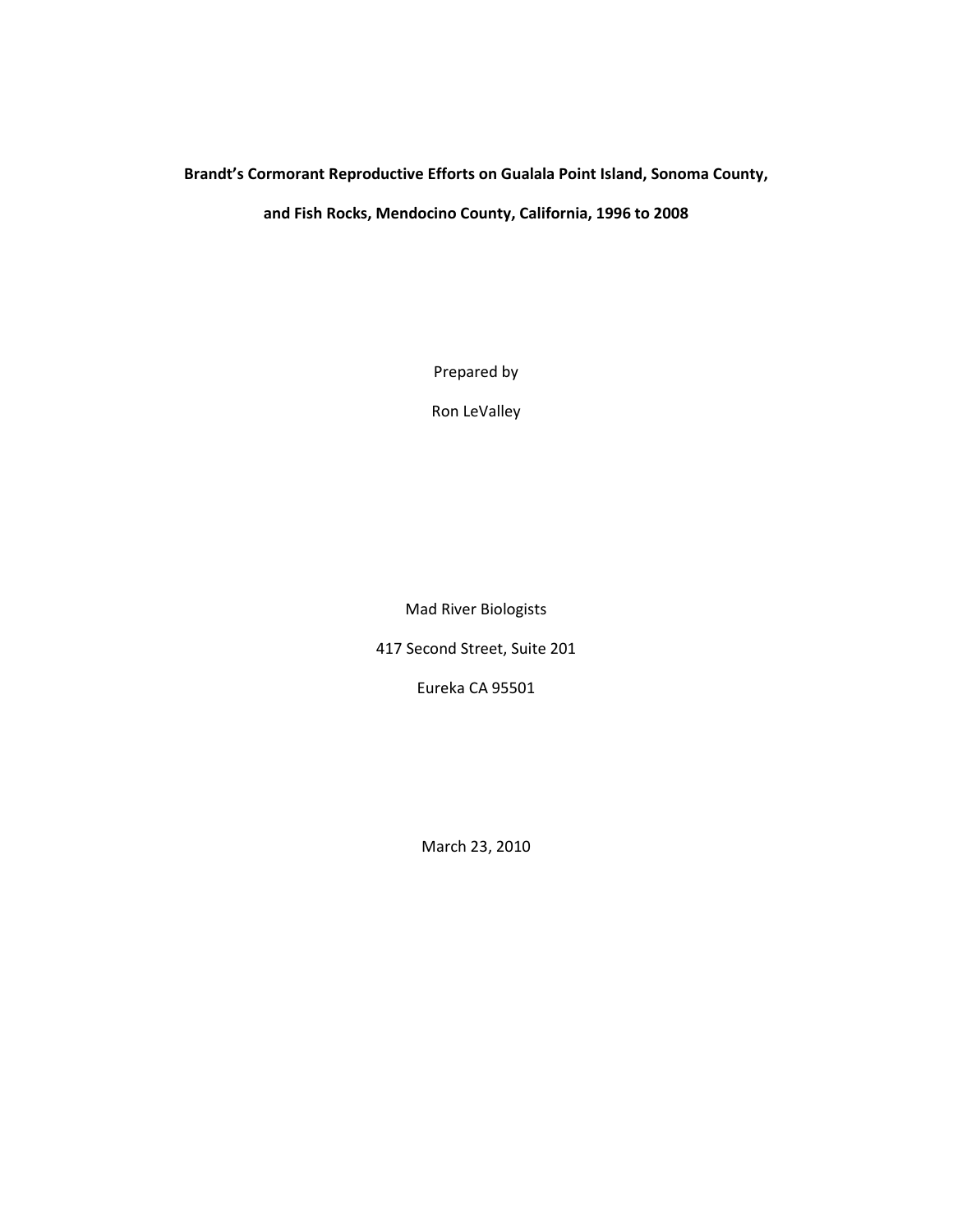#### **INTRODUCTION**

In the summer of 2007, The Sea Ranch Association California Coastal National Monument Stewardship Task Force (hereafter Task Force) initiated a seabird monitoring project in response to a 2006 Independence Day fireworks display near Gualala Point Island, an island within the California Coastal National Monument (CCNM). The Task Force is a primarily volunteer organization, in partnership with the Bureau of Land Management, the US Department of Interior agency that administers the California Coastal National Monument. Concern about potential impacts to nesting seabirds originated from observer reports of large numbers of birds on Gualala Point Island that flushed and flew into the darkness above the island on 2 July 2006 during the First Annual Gualala Festivals Committee Independence Day fireworks display. This monitoring project continued in 2008, and the Task Force intends to continue monitoring Gualala Point Island seabirds into the future.

To gain a broader perspective on the results of the 2007 and 2008 Gualala Point monitoring during the seabird nesting season, the Task Force wanted to assess seabird use on other CCNM islands along the Sonoma and Mendocino county coasts. CCNM monitoring included aerial photography of Gualala Point Island in northern Sonoma County and Fish Rocks in southern Mendocino County. The Task Force photography supplemented annual aerial photography completed by the United States Fish and Wildlife Service (USFWS) and University of California, Santa Cruz, in cooperation with the California Department of Fish and Game, for all of the offshore rocks and islands along the California Coast. These two sets of photographs and the resulting data are the basis for this report.

The purpose of this report is to document how both numbers of seabirds and habitat use by seabirds changes from year to year on Gualala Point Island and Fish Rocks. Brandt's Cormorant (*Phalacrocorax penicillatus*) is the principal species analyzed here.

## **Biology of the Brandt's Cormorant**.

Brandt's Cormorant is a coastal species chiefly confined to nearshore upwelling areas of the California Current System. It breeds from extreme southeastern Alaska (a few pairs) south along the coasts of British Columbia, Washington, Oregon, California, and Baja California. Approximately seventy-five percent of the world population nests in central and northern California based on estimates in Wallace and Wallace (1998).

Brandt's Cormorant is a large dark waterbird with a slender neck, short tail, heavy hooked bill, and a blue gular pouch bordered behind by buff-colored feathering. Breeding adults have long, ephemeral white plumes trailing down their backs. The species is highly colonial, nesting on flat ground or gentle slopes. The species prefers northwesterly or northeasterly exposures (Farallon Islands, Ainley and Boekelheide 1990; Channel Islands, Hunt et al. 1979 in Ainley and Boekelheide 1990). They generally avoid the perpendicular cliffs used by Pelagic Cormorants (*P. pelagicus*). The nest is a mound composed of annual terrestrial vegetation, marine algae, and guano. The male gathers and piles nest material before pair formation, displaying to attract the females. Earlyarriving males usually occupy sites centrally located in the colony, acting as a nucleus for colony growth ([Boekelheide et al. 1990\). Edge-nesting cormorants arrive significantly later \(Feldman 1992\). Returning](http://bna.birds.cornell.edu.bnaproxy.birds.cornell.edu/bna/species/362/articles/species/362/biblio/bib020) males commonly fight or threaten to evict new occupants from their previous nest site; females occasionally fight to regain their previous nest sites ([Boekelheide and Ainley 1989\).](http://bna.birds.cornell.edu.bnaproxy.birds.cornell.edu/bna/species/362/articles/species/362/biblio/bib019)

On the Farallon Islands, new colonies are occupied in years with favorable feeding conditions and many new breeders ([Boekelheide et al. 1990\). New colonies may develop where large numbers of males actively gather](http://bna.birds.cornell.edu.bnaproxy.birds.cornell.edu/bna/species/362/articles/species/362/biblio/bib020)  plants for nest material, stimulating some to display in the vicinity. Successful formation of just one pair in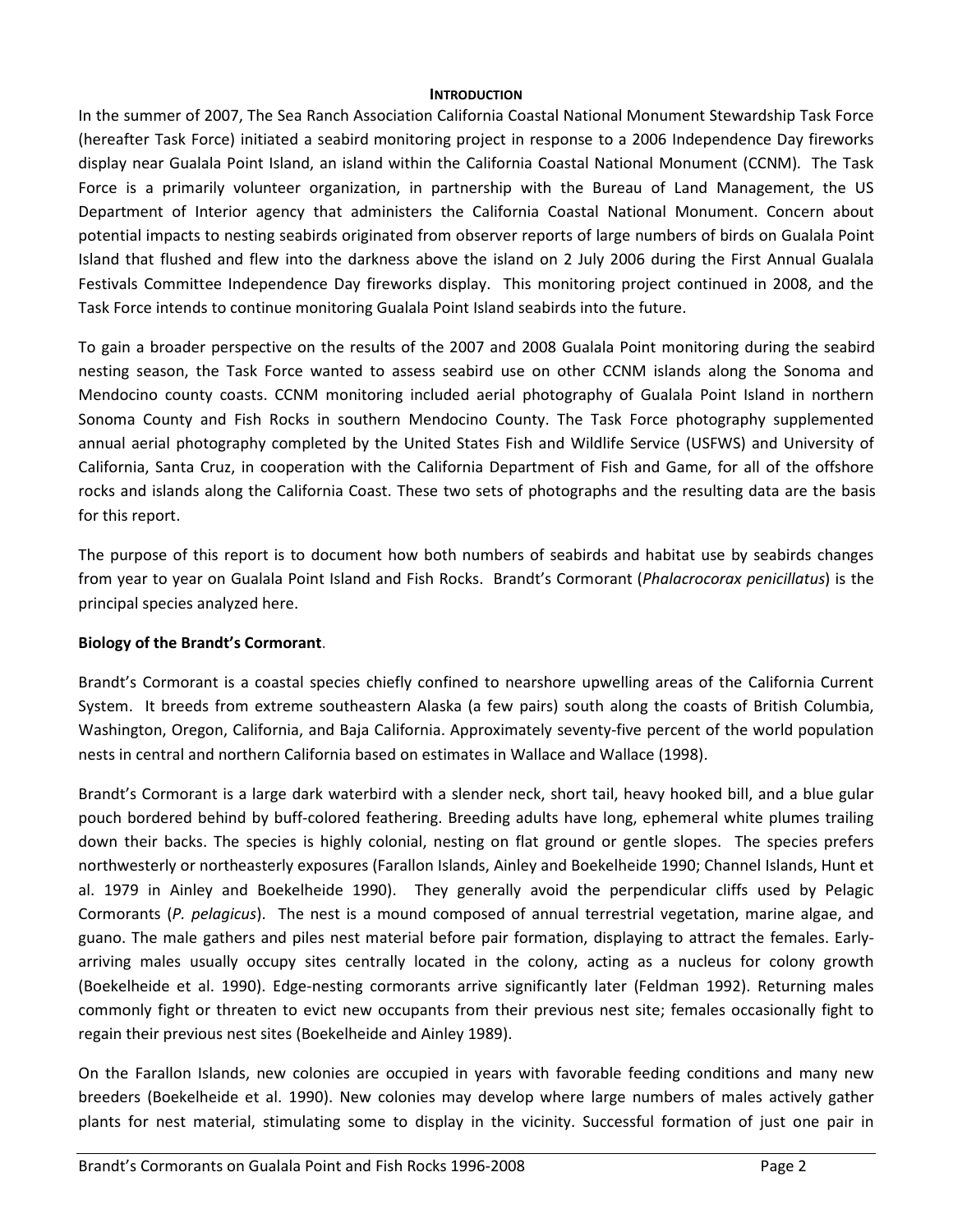suitable habitat quickly results in formation of a colony. However, rate of abandonment and failure in new colonies is apparently higher than in established colonies, and some new colonies do not last long enough to produce chicks.

Brandt's Cormorants usually lay four (range 3-6) light blue/bluish-white eggs. One brood is raised per year (Ainley and Boekelheide 1990).

Both sexes incubate for about 29 days (Ainley and Boekelheide 1990). Nestlings are continually brooded during the first five to ten days of life until they are able to regulate their body temperatures. They begin to develop rapidly at about twenty days of age. Both adults regurgitate food for the young.

Fledging terminates the gradual process of decreasing dependence on parental provisioning, as chicks move from the immediate nest site, wander about the colony, take to the water and begin to forage on their own, and ultimately cease being fed by adults.

Brandt's Cormorants obtain food by surface dives in marine or estuarine waters. Most foraging is in the open ocean and varied marine fishes are captured. Examination of pellets recovered on the Farallon Islands during the five years 1973-1977 (Ainley and Boekelheide 1990) indicated that prey items were caught at or near flat, sandy or muddy seafloor. Adults were found to rely heavily on juvenile rockfishes, bothid and pleuronectid flatfishes, Pacific Tomcod, Plainfin Midshipman, and Spotted Cusk-Eel. Flatfishes comprised a great proportion of the Farallon birds' diet by weight. During years of near-normal water temperature, species diversity in the diet was low, owing to reliance on rockfishes. As numbers of juvenile rockfish were very low in 1976, a warm-water year, diet diversity spiked.

Brandt's Cormorant is the most abundant cormorant species along the outer California coast. Although locations of nesting colonies occur irregularly owing to constraints of substrate requirements, birds involved in nesting range miles from their colonies, such that the species is present along the entire length of the coastline in summer. The largest breeding aggregation is on the Farallon Islands, where 28,000 birds nested in 1979 (Ainley pers. comm. in Sowls et al. 1980). Sowls et al. noted that, during their late 1970s survey period, at least thirteen colonies in California contained more than 1000 birds. Brandt's Cormorants are among the California nesting seabirds which nest in large colonies rather than in loose, dispersed colonies or as discrete pairs.

Similar to some other seabirds given to nesting in large assemblages, Brandt's Cormorants shift their colonies from one site to another over the years (Hunt et al. 1979, Sowls et al. 1980). Several examples serve to illustrate this phenomenon. Two hundred birds nested on Casket Rock in Mendocino County in 1969. No nests were observed there in 1979, but 330 birds nested in 1980 (Sowls et al. 1980). Sowls et al. (1980) noted that similar fluctuations occurred at White Rock, '333 Point', and Arched Rock; they also stated that cormorants may have abandoned Prince I. (Del Norte Co.) in 1977 because of a heavy flea infestation. While Sowls et al. estimated only 200 Brandt's Cormorants in the Pinnacle Point survey segment (#007, Catalog of California Seabird Colonies, 1980) in the course of their 1979-1980 census effort, 1100 birds were counted from shore within that segment at Point Lobos in June 1981 (LeValley and Evens 1981). At well-watched Año Nuevo I., San Mateo County, Brandt's Cormorants bred for the first time in 1993, with 37 nests constructed (Yee et al. 1993).

These birds leave sites of breeding concentrations on the north coast and at the Farallon Islands in early winter, dispersing along the central and southern coast (Osborne 1972, DeSante and Ainley 1980). Band returns indicate that young birds disperse northward following the breeding season; most recoveries were from north of Cape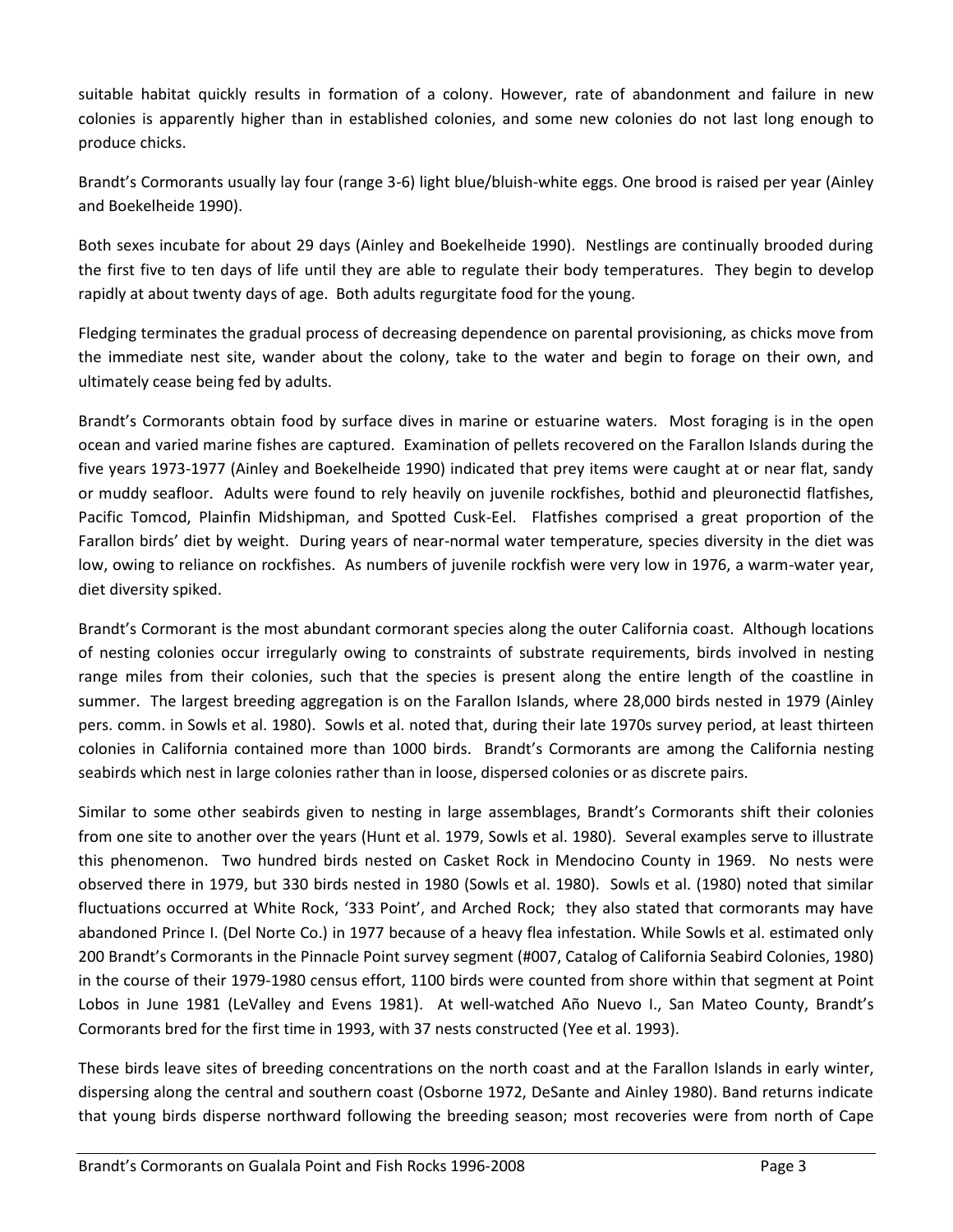Mendocino, primarily in Humboldt Bay and along the Oregon coast (Ainley and Boekelheide 1990). Observers along the Oregon coast annually witness considerable northward flight within two miles of shore by flocks of Brandt's Cormorants. Such flocks often contain scores of cormorants, flying in unwavering formation. This evident northward movement is generally first noted in August and continues well into early fall. Some return flight is noted by observers later in the fall (D. Fix, pers. obs.). Brandt's Cormorants are much less numerous on the Humboldt and Del Norte County coasts in late fall and winter than during the warmer months (Harris 1996). A count of 130+ at Point St. George 3 December 1980 was exceptional; it is conceivable these birds may have been late-lingering fall migrants (LeValley and Evens 1981).

Sensitivity to human disturbance during the period of egging on the Farallon Is. from the 1850s to the 1890s impacted Brandt's Cormorant population size at that site. Fewer than 5000 birds nested there in the early twentieth century (Ainley and Lewis 1974, in Ainley and Boekelheide 1990), but the population had increased to 18,000-20,000 birds by 1959, to 22,000 by 1972, and to 28,000 at the time of publication of Catalog of California Seabird Colonies (Sowls et al. 1980). Point Reyes Bird Observatory data indicate a peak of around 24,000 in 1974 when a long term decline manifested through the late 1970's, 1980's and early 1990's bottoming around 3,000 birds in 1993. The strong 1982-83 El Niño event was a low point in the breeding numbers on the Farallones. Since 1993 there has been a gradual increase in numbers breeding on the Farallones, reaching 20,788 by 2007 (Figure 1, Warzybok and Bradley 2007).



Figure 1. Brandt's Cormorant Numbers from the Farallon Islands (Warzybock and Bradley, 2007). Red lines correspond to the time period of this analysis.

Reproduction in Brandt's Cormorant is reduced and mortality rises during warm-water years, in which cold upwelling is curtailed (Ainley and Boekelheide 1990). This was especially true in 1983, a dramatic El Nino/Southern Oscillation year in the North Pacific (Stenzel et al. 1988, in Ainley and Boekelheide 1990). A resulting crash in fish populations caused widespread nest abandonment, and only ten chicks fledged on the Farallon Islands where typically, 7500-10,000 young are fledged (LeValley and Evens 1983, [Boekelheide et al.](http://bna.birds.cornell.edu.bnaproxy.birds.cornell.edu/bna/species/362/articles/species/362/biblio/bib020)  [1990\). Similarly, the ENSO event of 1998 "crushed the breeding of marine cormorants" in Monterey Co., where](http://bna.birds.cornell.edu.bnaproxy.birds.cornell.edu/bna/species/362/articles/species/362/biblio/bib020)  Brandt's Cormorants completely failed at Point Lobos and only 8+ nestlings survived at Bird Rock off Pebble Beach by 28 June. These two colonies combined for 4677 nesting pairs in the 1989 colony survey conducted by the USFWS (Roberson et al. 1998).

As it is closely tied to nearshore ocean and estuarine waters, Brandt's Cormorant is susceptible to oil pollution. This threat is greatest in the vicinity of breeding colonies, where large numbers of birds assemble for extended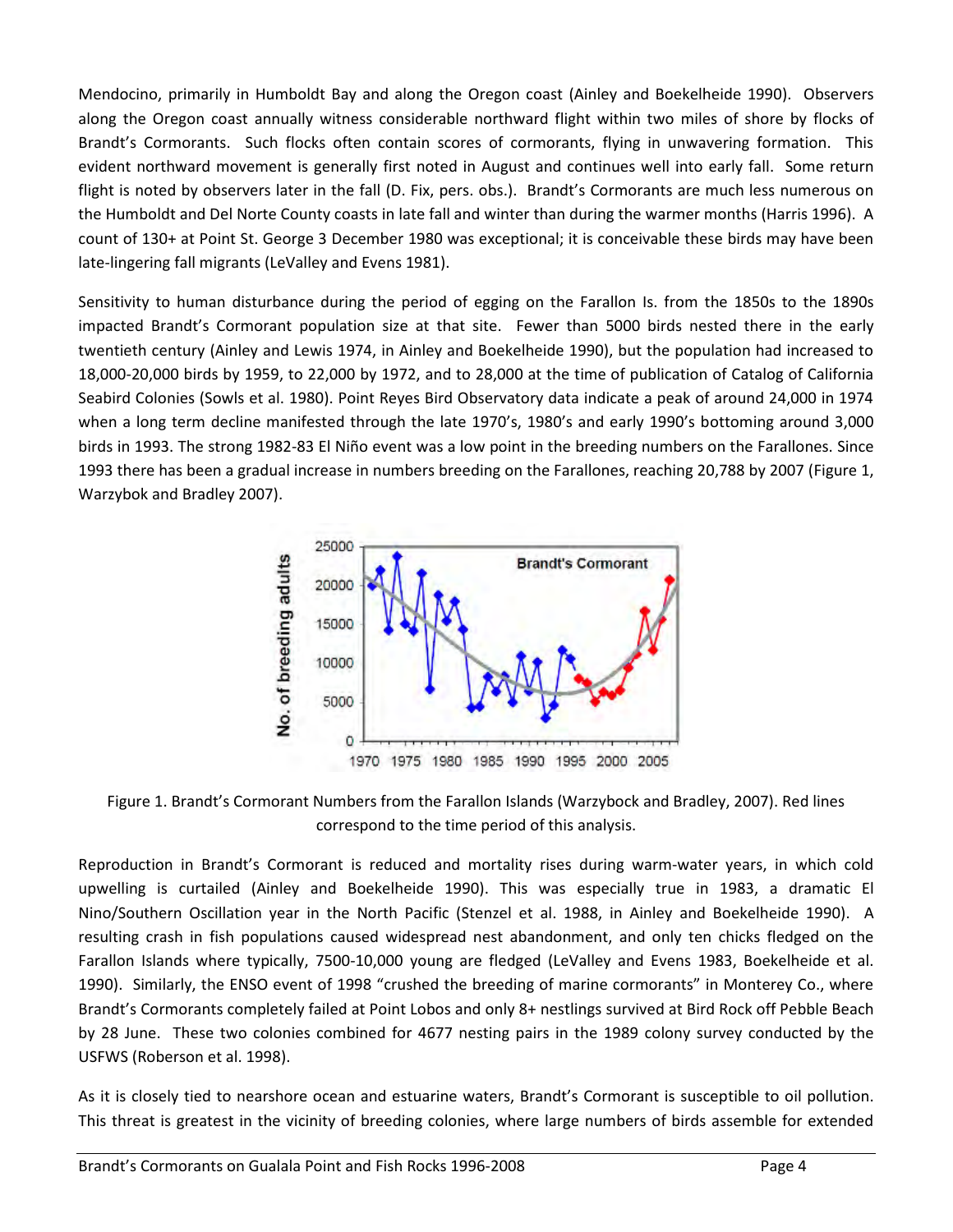periods. This species may be the most vulnerable of all cormorants to localized oil spills because of its tendency to concentrate both at nest colonies and while foraging. Reported deaths from oil spills are infrequent, however, and this species made up only one percent of the recovered birds in the 1971 San Francisco oil spill (Smail et al. 1972 in Sowls et al. 1980). Low recovery may reflect a greater tendency to sink than in other seabird species (Harris pers. comm. to Sowls et al. 1980).

Brandt's Cormorants are vulnerable to disturbance during the breeding season. Adults flush from nests readily when approached by boats, low-flying aircraft, or humans on foot. Temporary desertion allows Western Gulls to prey upon eggs and helpless nestlings (Sowls et al. 1980). During these disturbance events, cormorants may break their own eggs when flushing from the nest [\(Osborne 1972\). Repeated disturbance can cause permanent](http://bna.birds.cornell.edu.bnaproxy.birds.cornell.edu/bna/species/362/articles/species/362/biblio/bib080)  desertion of a colony ([Sowls et al. 1980\).](http://bna.birds.cornell.edu.bnaproxy.birds.cornell.edu/bna/species/362/articles/species/362/biblio/bib095)

Given Brandt's Cormorants abundance, large size, visible breeding colonies and its importance in the California Current Ecosystem, it is useful indicator species for monitoring and assessing changes in our ocean system (Jones et al. 2008).

## **Materials and Methods**

Two sets of aerial photographs were used for this analysis. In 1996-2007, USFWS, in cooperation with Humboldt State University and the California Department of Fish and Game, photographed Gualala Point Island and Fish Rocks during annual aerial photographic surveys of Common Murre, Brandt's Cormorant, and Double-crested Cormorant colonies in northern and central California. Surveys in 1996-2007 were funded by the *Apex Houston* Trustee Council (McChesney et al. 2007). In 2008, surveys were conducted by University of California, Santa Cruz, in cooperation with USFWS, with funding from California Department of Fish and Game-Office of Spill Prevention and Response (Capitolo et al. 2010). Members of the Task Force visited the San Francisco Bay National Wildlife Refuge Complex headquarters in Newark, California, and scanned archived slides from 1996-2006 surveys for both Gualala Point Island and Fish Rocks. Beginning in 2007, digital photography was used.

Subsequently, a volunteer pilot and a volunteer professional photographer flew additional surveys of Gualala Point Island on 4 June, 5, 7, and 12 July, and 30 August 2007 and then again on 9 June, 2, 5, 9, and 18 July, 1 and 17 August and 5 September 2008, using a protocol comparable to that used by the USFWS. These flights were conducted above 300 m (1000 ft) altitude in a fixed-wing Cessna 172-M aircraft, and digital photographs were taken through an open side window with unobstructed view as requested by the USFWS. Surveys were flown high enough to alleviate disturbance to seabirds from this type of fixed-wing aircraft. Photographs were taken of the entire island, with a focus on the Brandt's Cormorant colony.

Photographs were imported into Adobe Lightroom and scanned for quality and coverage of the nesting colonies. From each aerial survey date, the photographs with the highest quality and most complete coverage of the cormorant colony were the primary photo source used, augmented by additional photos stitched together as needed for complete coverage of all Brandt's Cormorant nests. A new photo layer was created in Adobe Photoshop, and small colored spots were placed on the new layer next to each active nest. An active nest was defined as a visible nest (e.g., nest material present) with an adult. It was sometimes difficult from the quality of photos to count adults on the nest; therefore, numbers of birds were not counted. Individual or pairs of adults at a territory, but with no nest, were also not counted because many individuals will set up territories for a day or two, but progress no further (personal observations and data from the Task Force multiple flights during the season).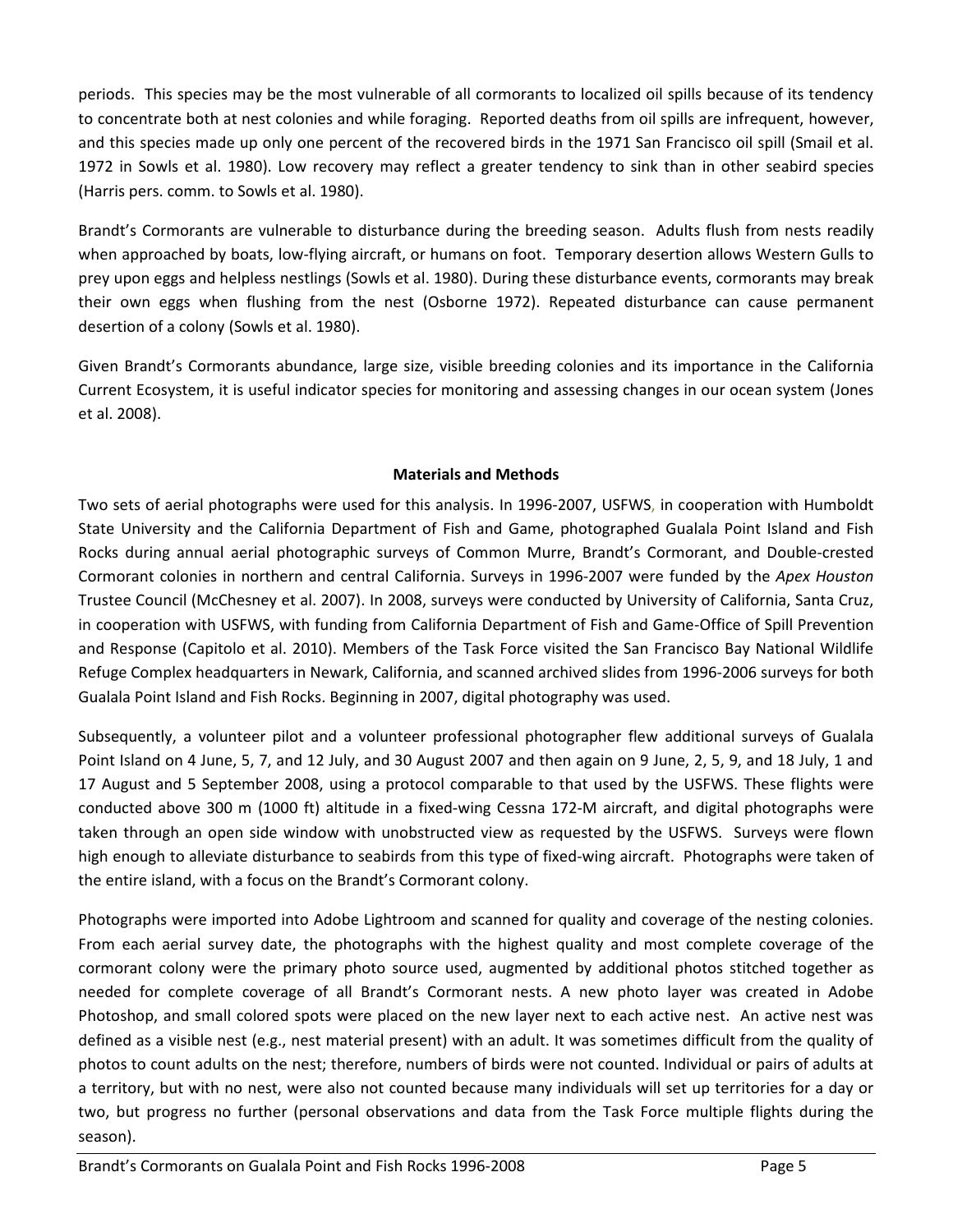Each photo was then reviewed to make sure no nests were missed, and the colored spots were counted. Digital photos with the colored spots are archived at the Refuge Complex headquarters.

#### **Results**

Results are presented in Table 1 and Table 2. The annual surveys from 1996 to 2008 are from the USFWS and usually occurred in the last few days of May or the first few days of June. Other more frequent surveys for 2007 and 2008 come from flights undertaken by the Task Force.

| <b>Fish Rocks</b> |     | Gualala Point |     |  |
|-------------------|-----|---------------|-----|--|
| 1996              | 121 | 1996          | 95  |  |
| 1997              | 136 | 1997          | 105 |  |
| 1998              | 30  | 1998          | 22  |  |
| 1999              | 60  | 1999          | 62  |  |
| 2000              | 83  | 2000          | 74  |  |
| 2001              | 109 | 2001          | 107 |  |
| 2002              | 169 | 2002          | 141 |  |
| 2003              | 181 | 2003          | 130 |  |
| 2004              | 233 | 2004          | 130 |  |
| 2005              | 44  | 2005          | 20  |  |
| 2006              | 159 | 2006          | 91  |  |
| 2007              | 262 | 2007          | 73  |  |
| 2008              | 147 | 2008          | 78  |  |

Table 1. Number of active Brandt's Cormorant (BRCO) nests counted from aerial photographs.

## **Annual Survey Results**

During the period of this study, Brandt's Cormorant nests overall gradually increased from 1998 to 2007. Numbers of active nests at Gualala Point Island and Fish Rocks tracked each other very well (Figure 2). Both 1998 and 2005 were widely documented failures in seabird nesting success in northern California. The El Niño/Southern Oscillation in 1998 reduced reproduction for various seabird species in the California Current system. In 2005, although not an El Niño year, the upwelling system failed and led to reduced availability of krill, an important food source for seabirds or their prey (Jahncke et al., 2008).Cormorant numbers reported in this study also tracked well with seabird numbers on the Farallon Islands (Figures 1 and 3) from 1997 to 2007 and with the number of nests on three other central California colonies at Point Reyes, Devil's Slide and the Castle/Hurricane Rocks complex for the years 1997-2001 (Figure 4, Capitolo et al, 2004). This synchrony suggests that cormorants in the central California system were responding similarly to ocean conditions.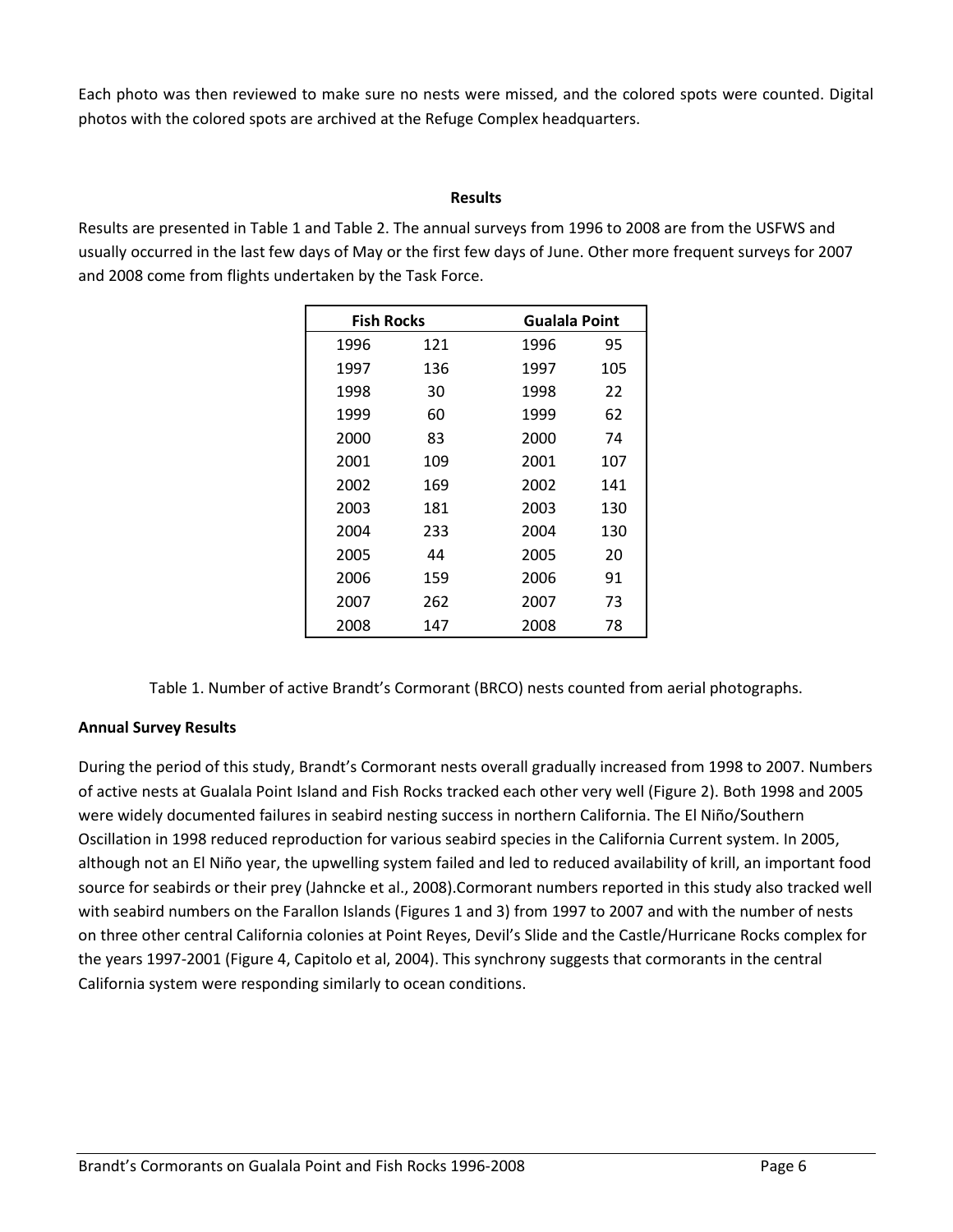

Figure 2. Number of Brandt's Cormorant nests on Fish Rocks and Gualala Point Island counted in late May/early June annual aerial surveys 1996 – 2008.



Figure 3. Number of breeding Brandt's Cormorant adults on the Farallon Islands. Breeding Season counts from PRBO Conservation Science (Warzybok and Bradley, 2007).



Figure 4. Number of Brandt's Cormorant nests on three nesting colonies in Central California 1997-2001 (from Capitolo et al. 2004).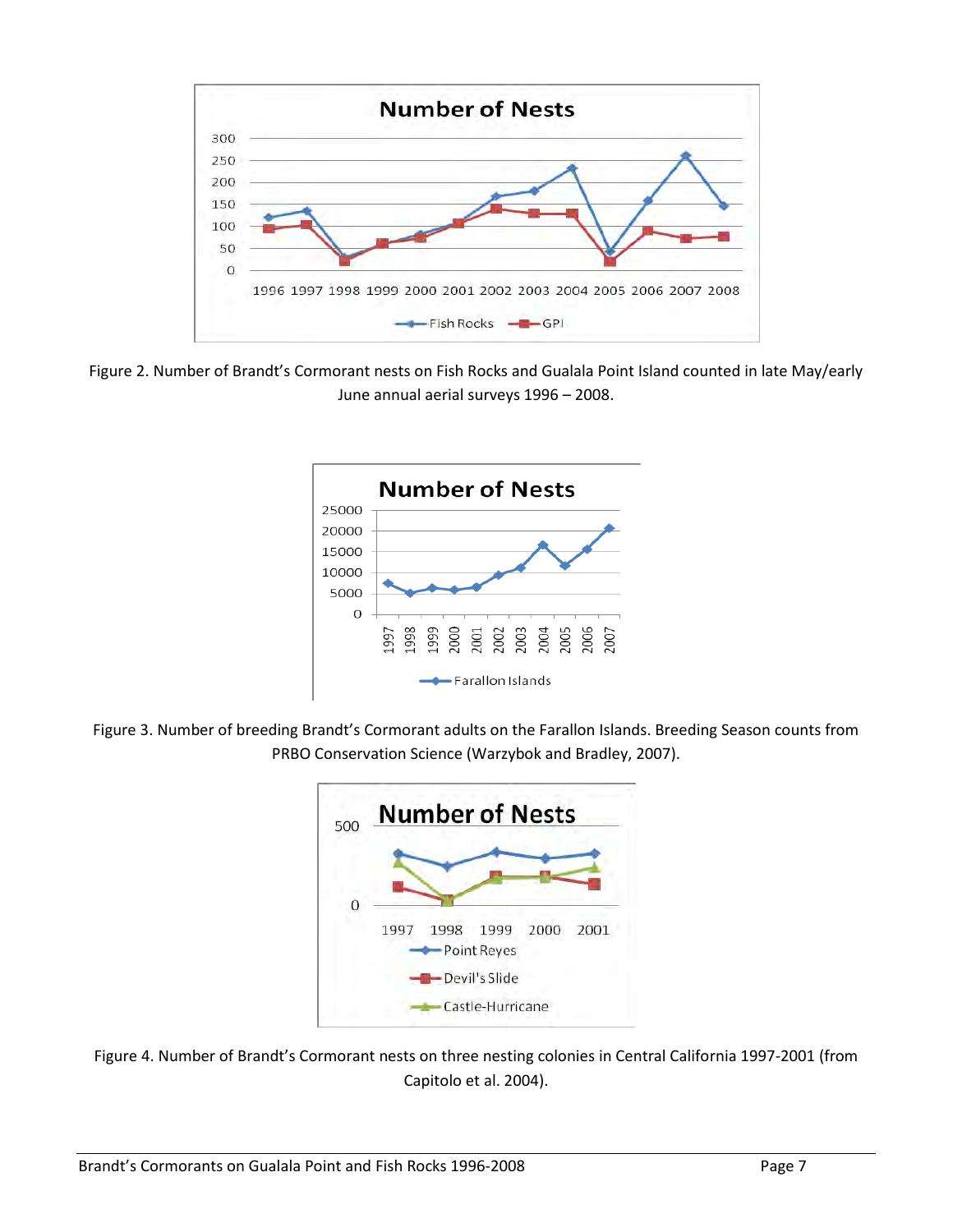#### **Annual Variability**

Gualala Point Island has received attention because of the 2006 and 2007 fireworks events and because of a marked decrease in numbers nesting on the island since surveys conducted in 1979-80 and in 1989. Breeding cormorant numbers have declined from an estimated 620 nests in 1980 (Sowls et al., 1980) to 237 in 1989 (Carter et al., 1992) to an average of around 100 during the period of the current study. Numbers at Fish Rocks during these earlier surveys were 15 in 1979 and 9 in 1980 (Sowls et al., 1980) and 96 in 1989 (Carter et al., 1992). Present numbers have averaged just over 130 during the period of this study. The reasons for the decline on Gualala Point Island are not clear, but increased human disturbance may have played a role. The long-term monitoring program implemented by the Task Force looks at potential causes for population changes at this site. These data indicate that since 1996 the annual numbers of breeding cormorants at various sites in central and northern California track each other quite well, so deviations unique to a single colony may potentially be significant.

#### **Breeding Season Surveys 2007 – 2008**

The second set of aerial photographs conducted by the Task Force during the nesting seasons of 2007 and 2008 are reported in Table 2 and Figure 5. Unfortunately, photographs from only three dates in 2007 cover the Fish Rock nesting colony adequately; therefore, strong comparisons cannot be made between the two island colonies at this time.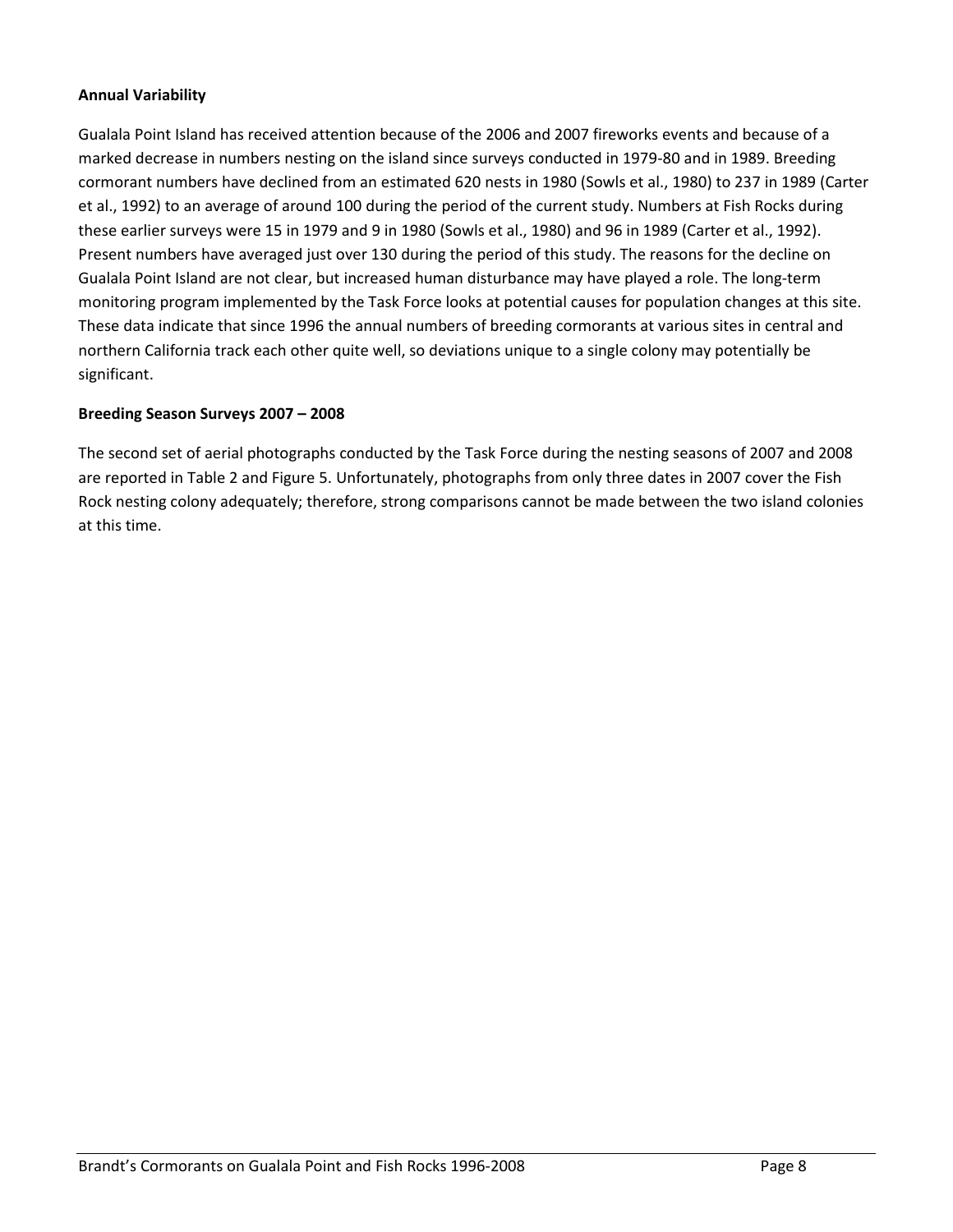| <b>Fish Rocks</b> |                                                           |             | <b>Gualala Point</b> |             |
|-------------------|-----------------------------------------------------------|-------------|----------------------|-------------|
| 2007              | <b>BRCO</b>                                               | <b>COMU</b> |                      | <b>BRCO</b> |
| 5/30/2007         | 262                                                       |             | 5/30/2007            | 73          |
| 6/4/2007          | 174                                                       |             | 6/4/2007             | 85          |
| 7/5/2007          | 176                                                       |             | 7/5/2007             | 79          |
| 7/7/2007          |                                                           |             | 7/7/2007             | 70          |
| 7/12/2007         | 152                                                       | 25          | 7/12/2007            | 75          |
| 8/30/2007         | 0                                                         | 0           | 8/30/2007            | 0           |
| 2008              |                                                           |             |                      |             |
| 6/1/2008          |                                                           |             | 6/1/2008             |             |
| 6/2/2008          |                                                           |             | 6/2/2008             | 78          |
| 6/9/2008          | 147                                                       | 32          | 6/9/2008             | 72          |
| 7/2/2008          | 258                                                       | 91          | 7/2/2008             | 122         |
| 7/5/2008          | 261                                                       | 93          | 7/5/2008             | 126         |
| 7/9/2008          | 235                                                       | 45          | 7/9/2008             | 121         |
| 7/18/2008         | 221                                                       | 93          | 7/18/2008            | 113         |
| 8/1/2008          | 218                                                       | 30          | 8/1/2008             | 77          |
| 8/17/2008         | Chicks very<br>mobile,<br>nests not<br>easily<br>detected |             | 8/17/2008            | 77          |
| 9/5/2008          | Most<br>chicks<br>gone, all<br>nests<br>empty.            |             | 9/5/2008             | 0           |

Table 2. Number of Brandt's Cormorant (BRCO) nests and individual Common Murres (COMU) counted during repeated surveys 2007 and 2008. Incomplete counts are highlighted in yellow.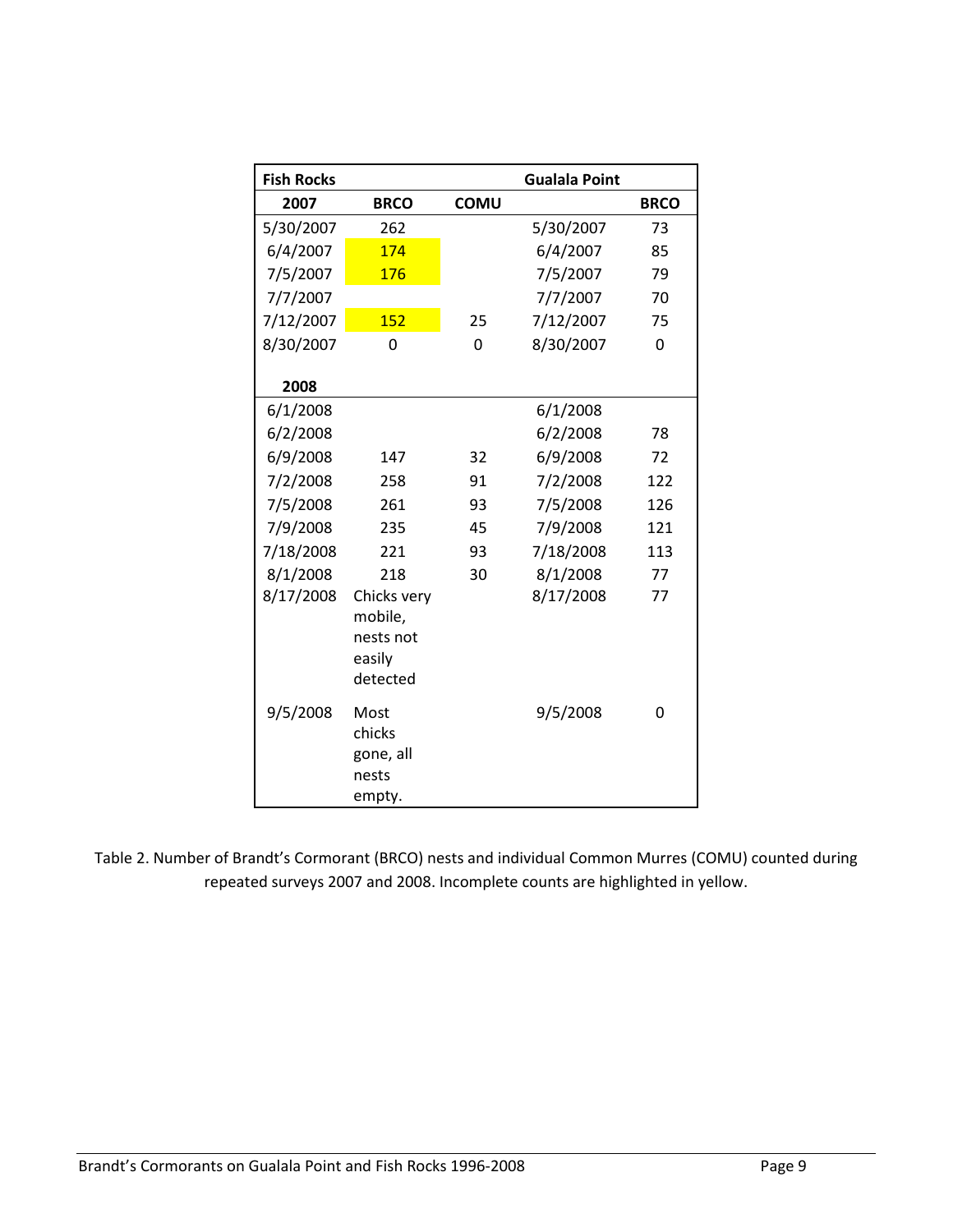

Figure 5. Number of Brandt's Cormorant nests during 2007 and 2008 at Fish Rocks and Gualala Point Island.

## **Discussion**

The number of cormorant nests on Gualala Point Island in 2007 was less than the number in 2006, differing from the trend at Fish Rocks and on the Farallon Islands. This difference appears significant as the other colonies increased in size while the Gualala Point Island colony actually decreased (Table 1, Figure 2). While the decline cannot be attributed to the fireworks event in 2007, as the annual nest counts are taken from surveys done before the July 4 event, it is possible that disturbance from the 2006 fireworks event discouraged birds from returning to nest on Gualala Point Island in 2007.

Another interesting aspect of the colonies at Gualala Point and especially at Fish Rocks is the variation in location of nests from year to year (Appendix 1 -- Figures 6 – 31). As noted in the introduction, Brandt's Cormorants establish and abandon small colonies over a period of years. Also, males begin displaying to attract females, with older more experienced males beginning the process and eventually being the core of a breeding concentration (Wallace and Wallace, 1998). It is interesting to note the distribution of the Fish Rock breeding area and its obvious changes from year to year (Figures 19-31). This suggests that a few individual males choose the central part of a nesting site, and others subsequently congregate around the core males, but that the initiation site varies from year to year. Whether the same males each year choose different micro sites on the island, or different males initiate nesting core sites each year is unknown.

This situation was first noted by Jones et al., (2008) during their monitoring of the cormorants on the three islands in central California and has important implications for colony monitoring, especially for colonies such as Gualala Point Island that are monitored from shore. Viewing a seabird breeding island from shore is problematic if the colony location changes and the shoreline viewing point allows a restricted view of the whole island. Monitoring from shore can still be a very valuable tool, especially in characterizing the timing of different stages of the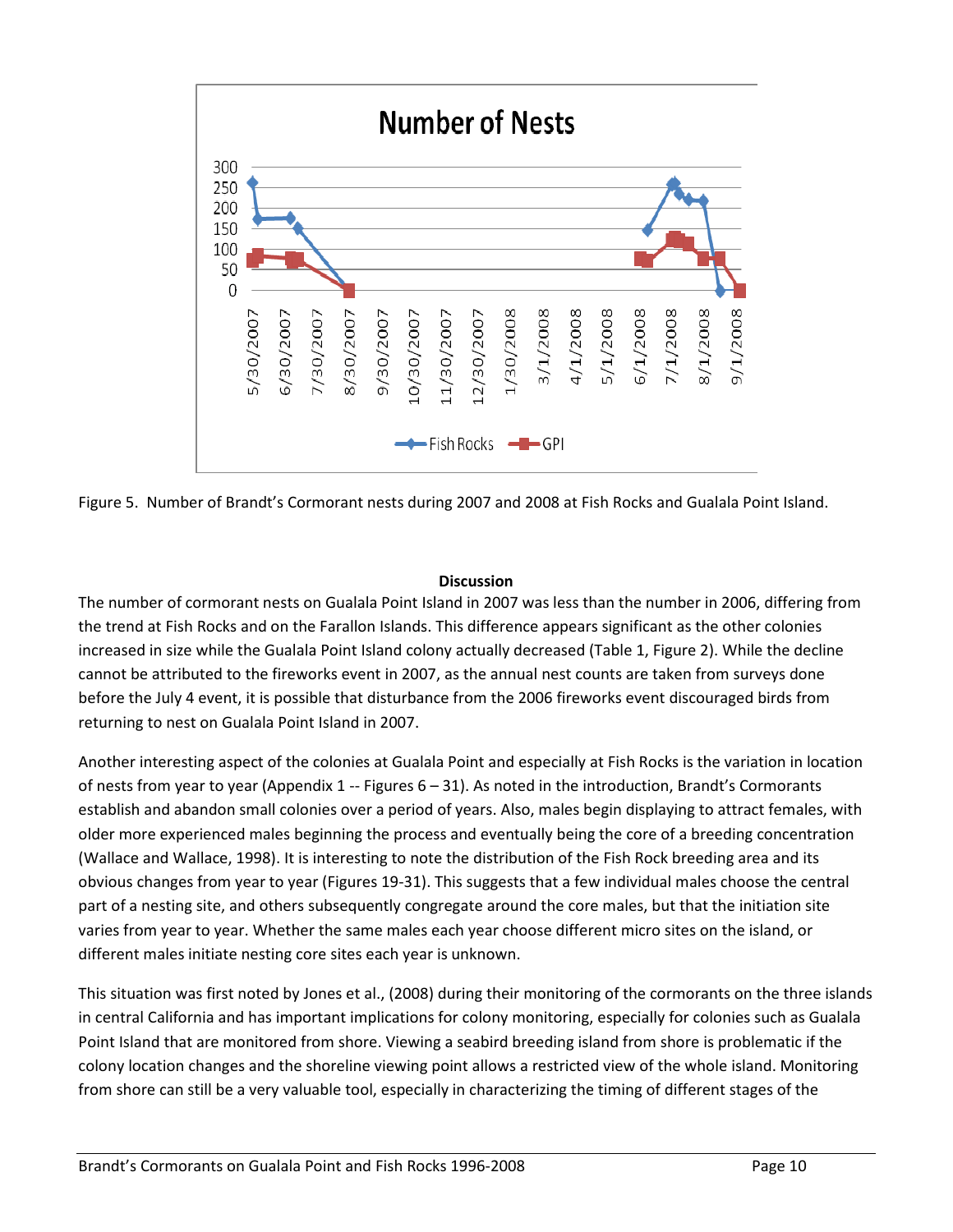breeding cycle. At sites where the entire colony cannot be seen from shore, aerial surveys add considerably to the understanding of colony-wide reproductive effort.

## **Breeding Season 2007-2008**

The repeated surveys by the Task Force on Gualala Point Island during the breeding season of 2007 and 2008 have been reported previously (Weigand and McChesney, 2008; LeValley 2009). The more frequent survey data from the Task Force efforts aid in understanding the status of these small islands to Brandt's Cormorant nesting efforts in California. The timing of breeding activity on the two islands is quite similar, so deviations in the reproductive efforts between the two islands could lead to a greater understanding of the factors contributing to breeding success or failure.

The breeding season flights for 2007 on Fish Rocks were limited to only four surveys. Thus, conclusions from a year-to-year comparison are not possible. As many as 262 nests were counted from the 30 May USFWS survey. The first Task Force survey on 4 June unfortunately had incomplete coverage of the island, but at least 174 nests were still active. On 5 July, again with incomplete coverage, at least 184 nests were active. The 7 July survey did not cover the colony, and the 12 July survey had a minimum of 152 nests active. The number of active nests was similar in pattern to those documented at Gualala Point Island, but the lack of complete surveys and the lack of comparative surveys before and after the 4 July fireworks event hamper between-colony comparisons for that event.

In 2008, a heat wave in mid-May caused widespread abandonment of Brandt's Cormorant nests and presumably delayed nest initiation at Gualala Point Island (LeValley 2009). The heat wave apparently affected birds on Fish Rocks as well. On the 9 June aerial survey, only 145 nests were active, but by the 2 July survey 258 nests were active, indicating a late start for numerous pairs. This sequence is consistent with what occurred on Gualala Point Island and suggests that pairs either aborted attempts during the heat wave and then renested later in the summer, or just got a late start. Late clutch initiation dates in June are rare for Brandt's Cormorants, but this apparently was the case on Gualala Point Island and Fish Rocks (this study) and on the Farallon Islands (pers. observation) during 2008. The aerial survey for Fish Rocks on 17 August indicated many potential chicks present on the island, but they were not associated with nests and in the photographs could not be distinguished from the adults. So many cormorants still on the island as late as 17 August indicate a very late nesting season. Colony attendance patterns on the Farallon Island from the 11 years 1973-1983 indicated only two years where cormorants were still present in the colony on 15 August (Boekelheide et al 1990).

# **Common Murre**

At the Fish Rocks colony, numerous Common Murres were present during the nesting season with peaks of 25 in mid-July 2007 and over 90 in July 2008. The resolution of the photographs was not sufficient to determine absolutely the presence of chicks, but it appeared that nesting was taking place and potential chicks were noted. Previous nesting was not reported for this species on any coastal rocks in Mendocino or Sonoma County during the period 1979 – 1995 (Carter et al. 2001).

## **Recommendations**

Monitoring of smaller Brandt's Cormorant colonies can produce valuable information on a variety of important issues. Brandt's Cormorants are excellent indicators of the presence and abundance of forage fish such as juvenile rockfish and anchovies. These data can also help to assess the impact of various disturbance events such as the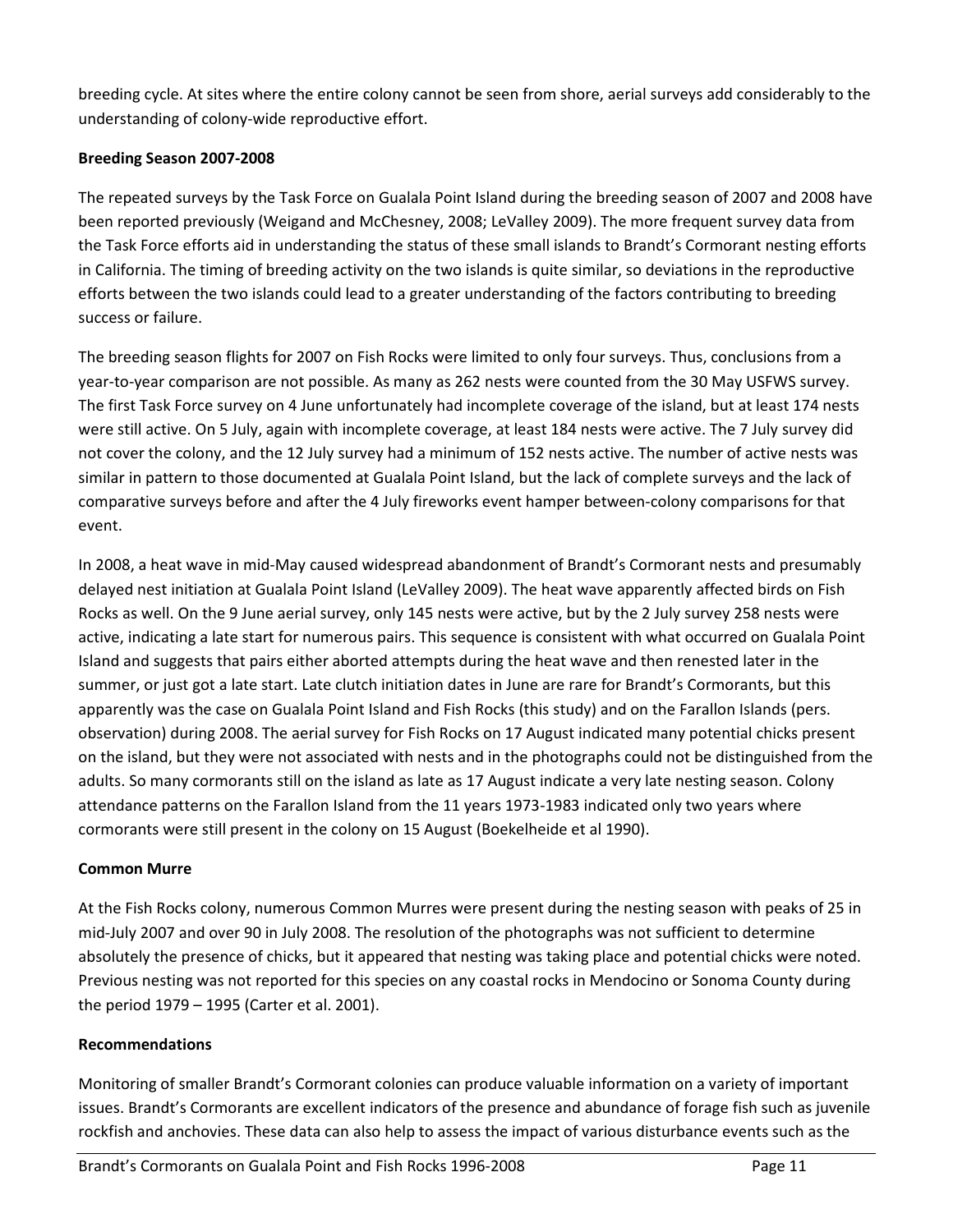fireworks displays. They can also be useful for documenting the occurrence and impacts of other disturbance events such as low-flying aircraft or humans on the islands. Population numbers would be extremely valuable in the case of a large-scale disaster such as an oil spill. Regular and comparative surveys on the two islands would allow for assessment of site-specific events versus events that impact Brandt's Cormorants on a broader scale.

#### **Acknowledgments**

The Sea Ranch CCNM Stewardship Task Force was the energy behind starting this project. Aerial Photographs were obtained from the USFWS courtesy of Gerry McChesney. In 1996-2007, annual aerial surveys in late May/early June were conducted by USFWS and Humboldt State University; in 2008, this survey was conducted by University of California, Santa Cruz, in cooperation with USFWS. Key personnel for 1996-2008 aerial surveys were Harry Carter, Mike Parker, Phil Capitolo, and Gerry McChesney. All surveys were flown by pilots from the California Department of Fish and Game, Air Services, Sacramento.

Richard Kuehn and Bryant Hichwa scanned the original slides provided USFWS. Jerry Rench (pilot) and Craig Tooley (photography) performed the Task Force aerial monitoring in 2007-2008. In addition, this study could not have happened without the assistance of BLM ecologist James Weigand. This report benefitted from the thoughtful and thorough reviews by Diane Hichwa and James Weigand. Thanks also goes to Mendocino Coast Audubon of Mendocino County, Madrone Audubon Society of Sonoma County, and the Bureau of Land Management for funding the analysis of data and the report.

## **Literature Cited**

- Ainley, D. G. 1984. Cormorants. Pp. 92–101 *in* Seabirds of the eastern North Pacific and Arctic waters (D. Haley, ed.). Pacific Search Press, Seattle, WA.
- Ainley, D.G. and T.J. Lewis. 1974. The history of Farallon Island marine bird populations 1843-1972. Condor 76: 432-446.
- Ainley, D.G. and R.J. Boekelheide. 1990. Seabirds of the Farallon Islands: ecology, dynamics, and structure of an upwelling-system community. Stanford University Press. Stanford, California.
- Boekelheide, R. J. and D. G. Ainley. 1989. Age, resource availability, and breeding effort in Brandt's cormorant. Auk 106: 389–401.
- Boekelheide, R. J., D. G. Ainley, S. H. Morrell and T. J. Lewis. 1990. Brandt's cormorant. Pp. 163–194 *in* Seabirds of the Farallon Islands (D. G. Ainley and R. J. Boekelheide, eds.). Stanford Univ. Press, Stanford, CA.
- Capitolo, P. J., H. R. Carter, R. J. Young, G. J. McChesney, W. R. McIver, R. T. Golightly, and F. Gress. 2004. Changes in breeding population size of Brandt's and Double-crested Cormorants in California, 1975-2003. Unpublished report, Department of Wildlife, Humboldt State University, Arcata, California.
- Capitolo, P.J., G.J. McChesney, J.N. Davis, W.B. Tyler, and H.R. Carter. 2010. Aerial photographic surveys of breeding colonies of Brandt's Cormorants, Double-crested Cormorants, Common Murres, and other seabirds in California, 2008-2009. Unpublished report, University of California, Institute of Marine Sciences, Santa Cruz, California. 26 p.
- Carter, H.R., G.J. McChesney, D.L. Jaques, C.S. Strong, M.W. Parker, J.E. Takekawa, D.L. Lory, and D.L. Whitworth. 1992. Breeding populations of seabirds in California, 1989-1991. Vols 1 and 2. Unpublished draft final report, U.S. Fish and Wildlife Service, Northern Prairie Wildlife Research Center, Dixon California.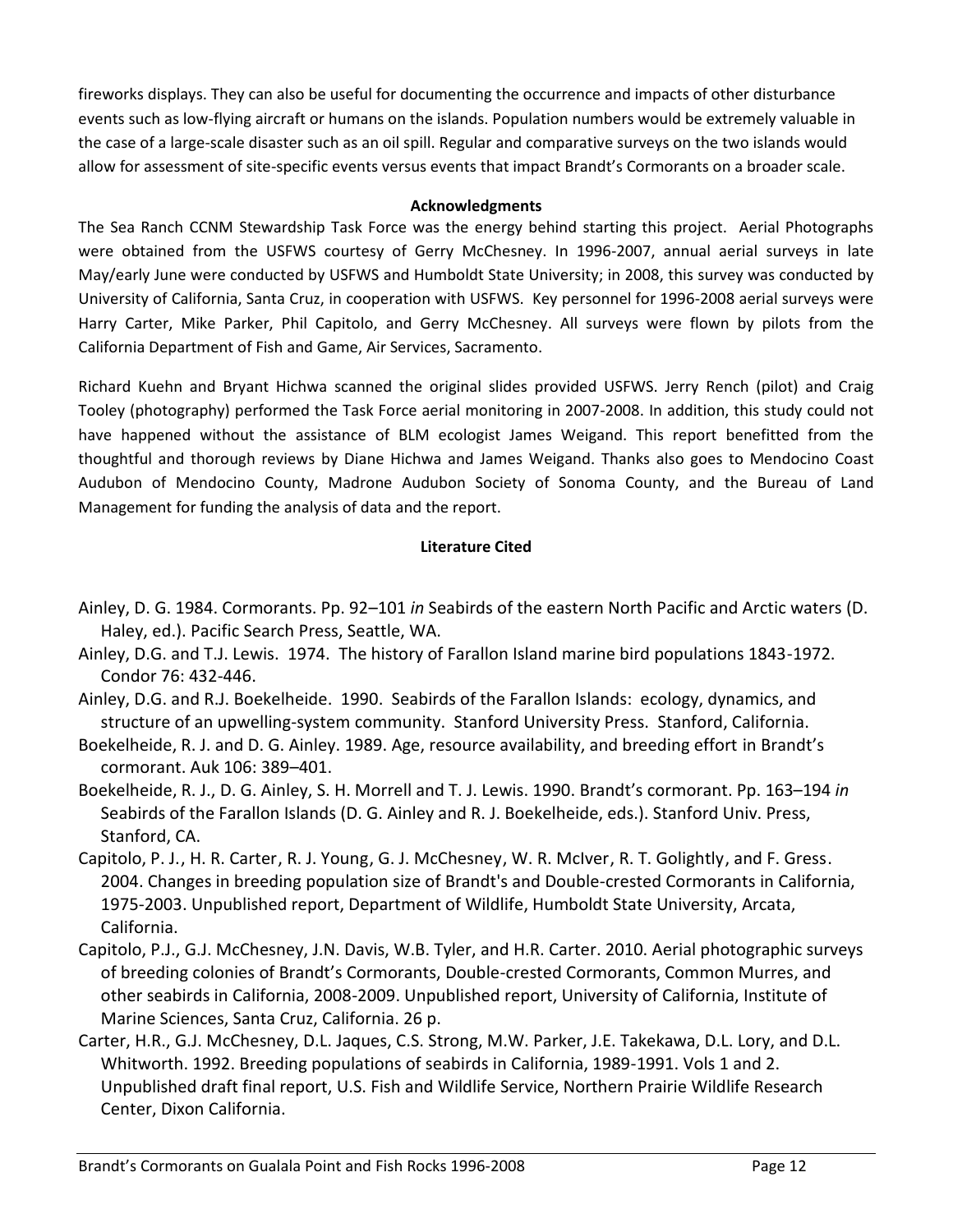- Carter, H.R., U.W. Wilson, R.W. Lowe, M.S. Rodway, D.A. Manuwal, J.E. Takekawa, and J.L. Yee. 2001. Population trends of the Common Murre (Uria aalge californica). Pages 33-132 in D.A. Manuwal, H.R. Carter, T.S. Zimmerman, and D.L. Orthmeyer, editors. Biology and conservation of the Common Murre in California, Oregon, Washington, and British Columbia. Volume 1: Natural history and population trends. U.S. Geological Survey, Information and Technology Report USGS/BRD/ITR-2000- 0012, Washington, D.C.
- DeSante, D.S., and D.G. Ainley. 1980. The avifauna of the South Farallon Islands, California. Studies Avian Biol. 4.
- Feldman, J. P. 1992. Colony formation in Brandt's Cormorants (*Phalacrocorax penicillatus*) on Southeast Farallon Island, California. M.A. thesis, San Francisco State Univ., San Francisco, CA.

Harris, S.W. 1996. Northwestern California Birds. Humboldt State University Press. Arcata, California.

Hunt, G.L., Jr., R.L. Pitman, M. Naughton, K. Winnet, A. Newman, P.R. Kelly, and K.T. Briggs. 1979. Distribution, status, reproductive ecology, and foraging habits of breeding seabirds. In Summary of marine mammal and seabird surveys of the southern California Bight area, 1975-1978. U.S. Dept. of Interior, Bur. of Land Mgmt., Los Angeles.

Jahncke, J, BL Saenz, CL Abraham, C Rintoul, RW Bradley, and WJ Sydeman.2008. [Ecosystem responses](http://www.faralloninstitute.org/Publications/Jahncke_et_al_2008.pdf)  [to short-term climate variability in the Gulf of the Farallones, California. Progress in Oceanography](http://www.faralloninstitute.org/Publications/Jahncke_et_al_2008.pdf)  77:182-193.

Jones, N. M., G. J. McChesney, M. W. Parker, J. L. Yee, H. R. Carter, and R. T. Golightly. 2008. Breeding Phenology and Reproductive Success of the Brandt's Cormorant at Three Nearshore Colonies in Central California, 1997-2001 Waterbirds 31(4):505-519.

LeValley, R. 2009. Seabird and marine mammal monitoring at Gualala Point Island, California, Sonoma County, May to August 2008. Unpublished report. The Sea Ranch California Coastal National Monument Stewardship Task Force and the Bureau of Land Management, Department of Interior. 50 pp.

LeValley, R., and J. Evens. 1981. Middle Pacific coast regional report. Amer. Birds 35: 331, 975.

LeValley, R., and J. Evens. 1983. Middle Pacific coast regional report. Amer. Birds 37: 1023-1024.

McChesney, G.J., L.E. Eigner, T.B. Poitras, P.J. Kappes, N.M. Jones, D.N. Lontoh, P.J. Capitolo, R.T. Golightly, D. Le Fer, H.R. Carter, S.W. Kress, and M.W. Parker. 2007. Restoration of Common Murre colonies in central California: annual report 2006. Unpublished report, U.S. Fish and Wildlife Service, San Francisco Bay National Wildlife Refuge Complex, Newark, California.

Osborne, T.O. 1972. Survey of seabird use of the coastal rocks of northern California from Cape Mendocino to the Oregon line. Calif. Dept. Fish and Game, Wildl. Manage. Branch Admin. Rept. No. 71-4.

Roberson, D., S.F. Bailey, and D.S. Singer. 1998. Middle Pacific coast regional report. Amer. Birds: 52: 385.

Smail, J., D.G. Ainley, and H. Strong. 1972. Notes on birds killed in the 1971 San Francisco oil spill. Calif. Birds 3: 25-32.

Sowls, A.L., A.R. DeGange, J.W. Nelson, and G.S. Lester. 1980. Catalog of California Seabird Colonies. U.S. Dept. Interior, Fish Wildl. Serv. FWS/OBS-80/37.

- Stenzel, L.E., G.W. Page, H.R. Carter, and D.G. Ainley. 1988. Seabird mortality in California as witnessed through 14 years of beach bird censuses. Unpubl. Rept., PRBO, Stinson Beach, CA.
- Wallace, Elizabeth A. and George E. Wallace. 1998. Brandt's Cormorant (Phalacrocorax penicillatus), The Birds of North America Online (A. Poole, Ed.). Ithaca: Cornell Lab of Ornithology; Retrieved from the Birds of North America Online:

<http://bna.birds.cornell.edu.bnaproxy.birds.cornell.edu/bna/species/362>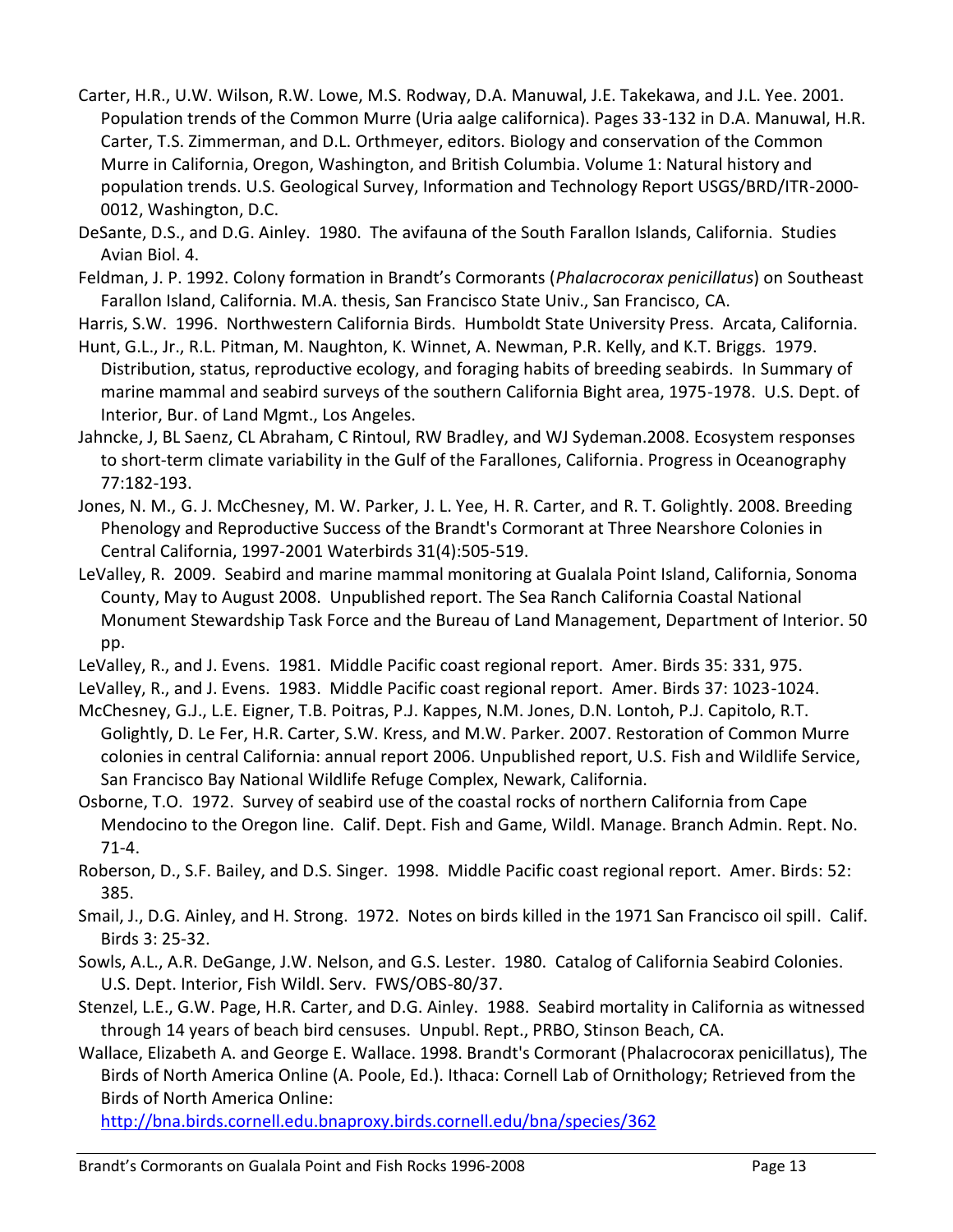Warzybok, P.M. and R.W. Bradley. 2007. Population Size and Reproductive Performance of Seabirds on Southeast Farallon Island, 2007. Report to the U.S. fish and Wildlife Service, Farallon National Wildlife Refuge. Point Reyes Bird Observatory. 38 pp.

Weigand, JF; and McChesney, GJ. 2008. Seabird and marine mammal monitoring and response to a fireworks display at Gualala Point Island, California, Sonoma County, May to August 2007. Unpublished report, USDI Bureau of Land Management, California State Office, Sacramento, CA; and USDI Fish and Wildlife Service, San Francisco Bay National Wildlife Refuge Complex, Newark, CA. 38 pp

Yee, D.G., S.F. Bailey, and B.E. Deuel. 1993. Middle Pacific coast regional report. Amer. Birds 47: 450.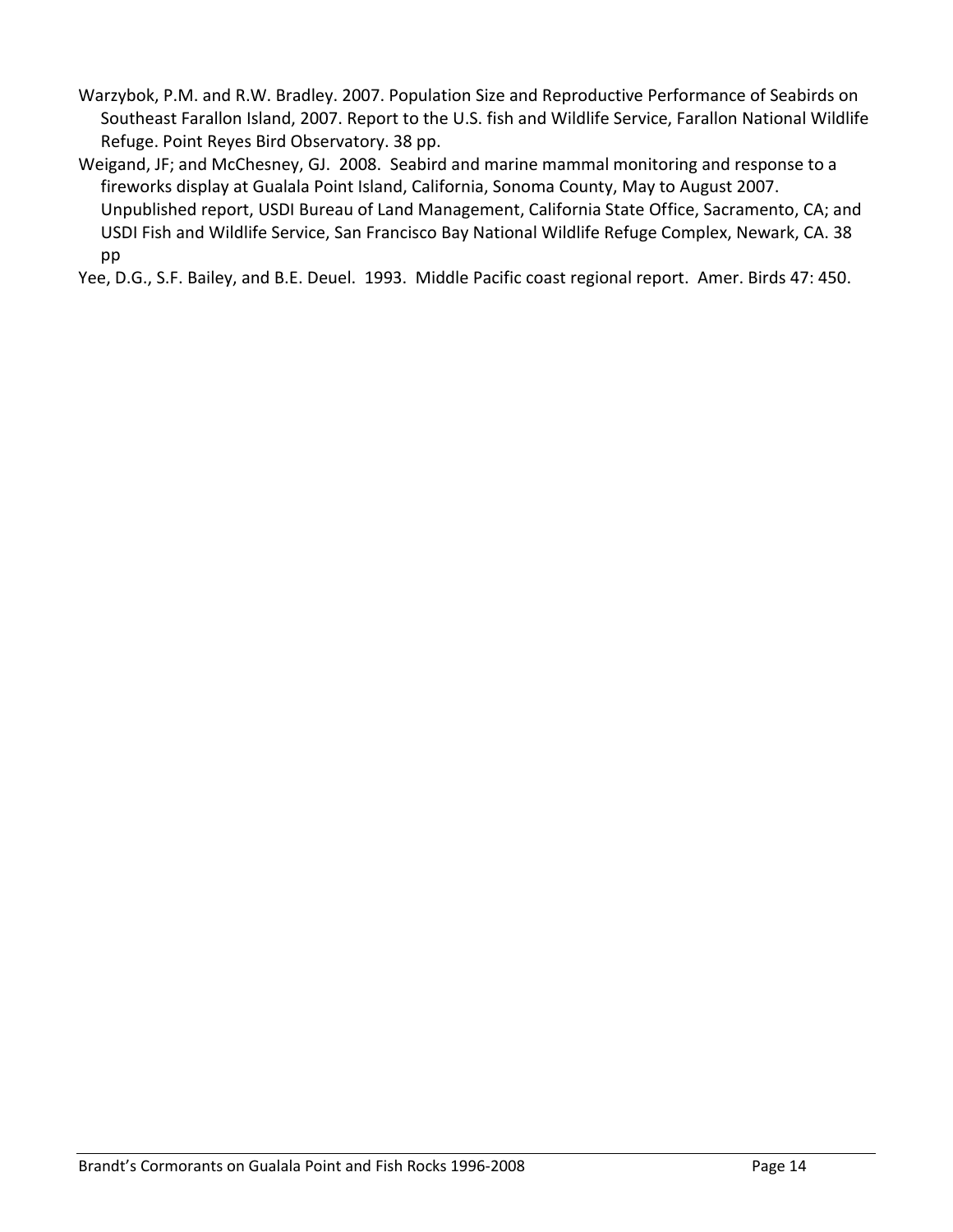## Appendix 1.

Distribution of Nest Sites -- Gualala Point Island



Figure 6. Gualala Point Island 1996 Distribution of Nest Sites



Figure 7. Gualala Point Island 1997 Distribution of Nest Sites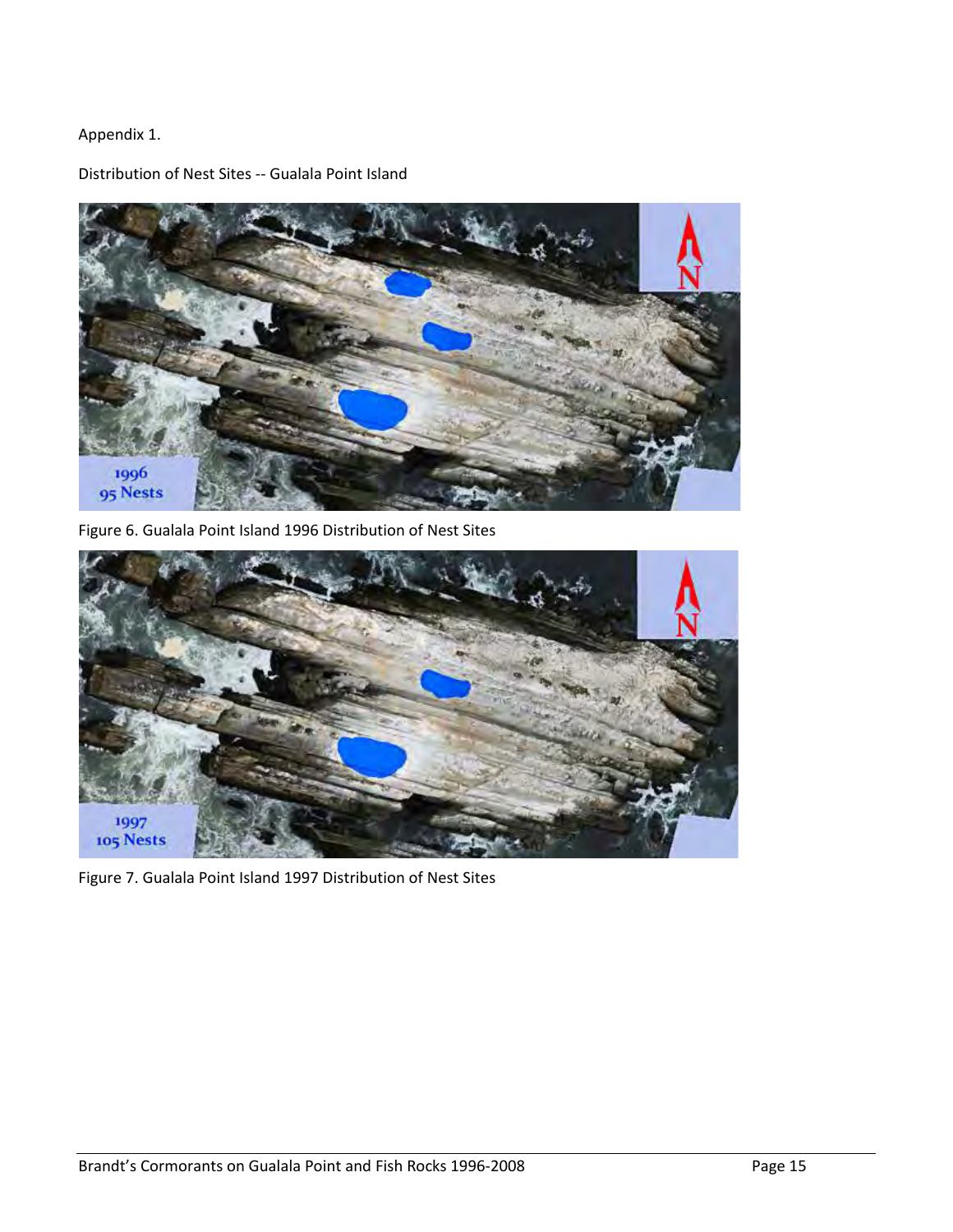

Figure 8. Gualala Point Island 1998 Distribution of Nest Sites



Figure 9. Gualala Point Island 1999 Distribution of Nest Sites



Figure 10. Gualala Point Island 2000 Distribution of Nest Sites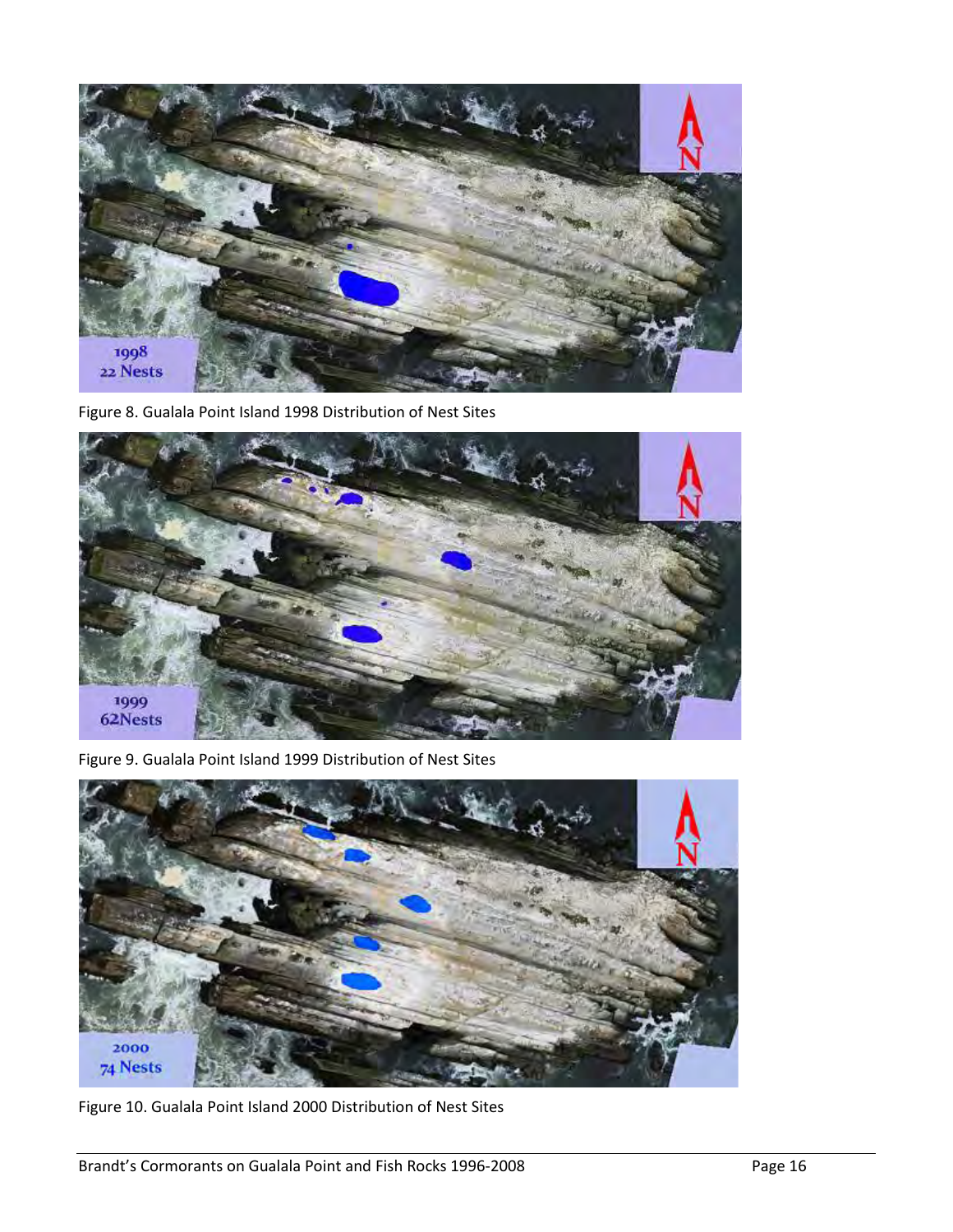

Figure 11. Gualala Point Island 2001 Distribution of Nest Sites



Figure 12. Gualala Point Island 2002 Distribution of Nest Sites



Figure 13. Gualala Point Island 2003 Distribution of Nest Sites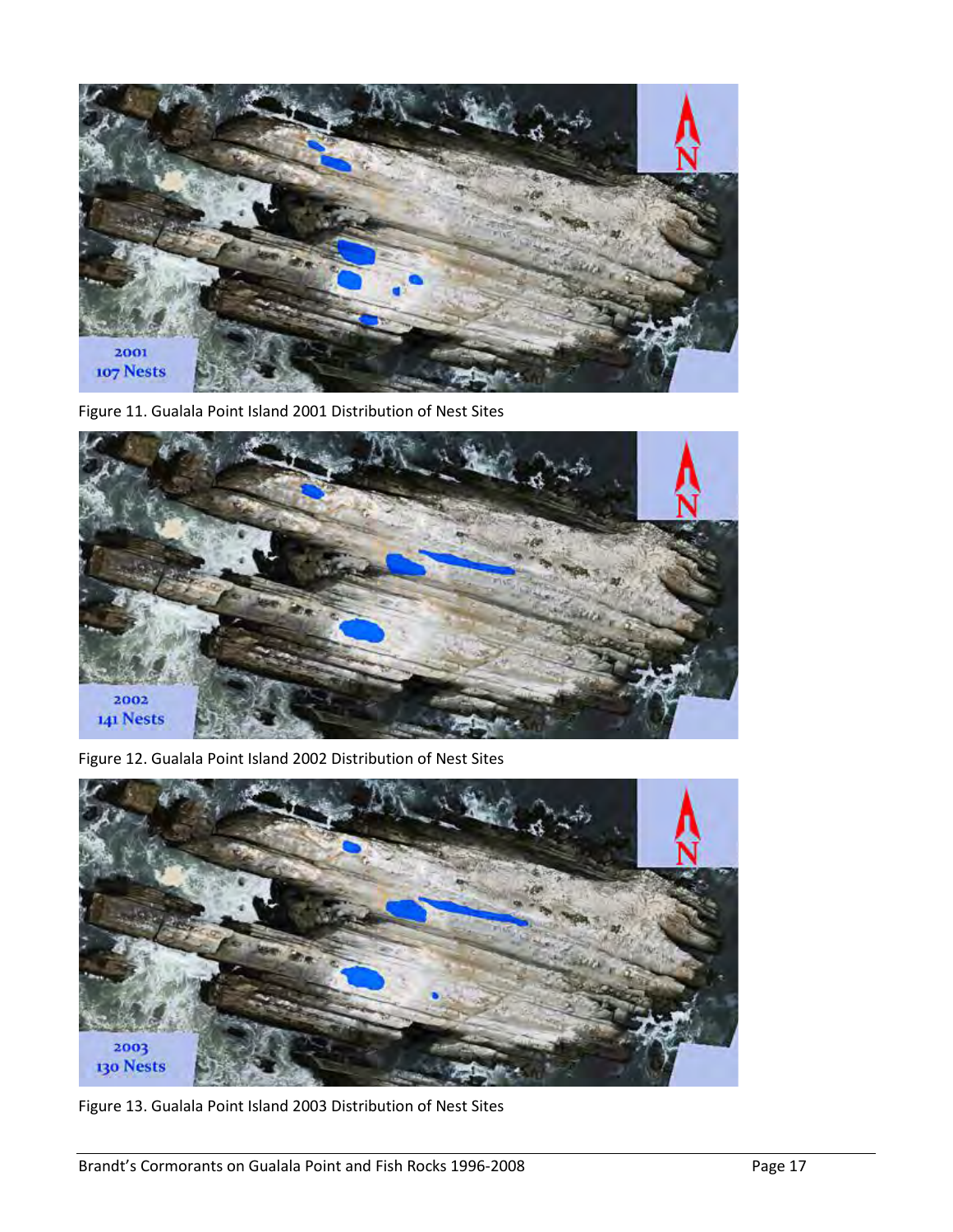

Figure 14. Gualala Point Island 2004 Distribution of Nest Sites



Figure 15 Gualala Point Island 2005 Distribution of Nest Sites



Figure 16. Gualala Point Island 2006 Distribution of Nest Sites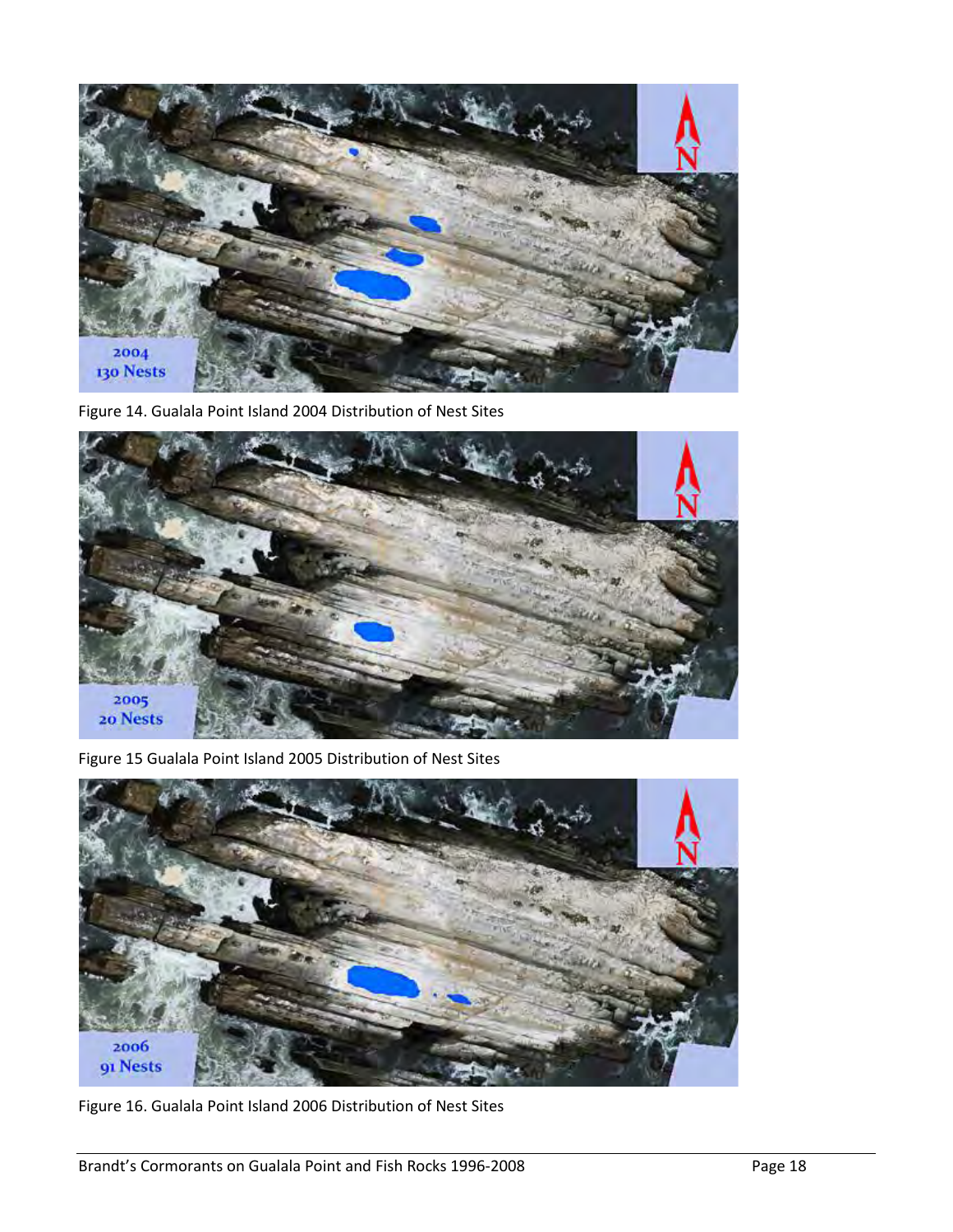

Figure 17. Gualala Point Island 2007 Distribution of Nest Sites



Figure 18. Gualala Point Island 2008 Distribution of Nest Sites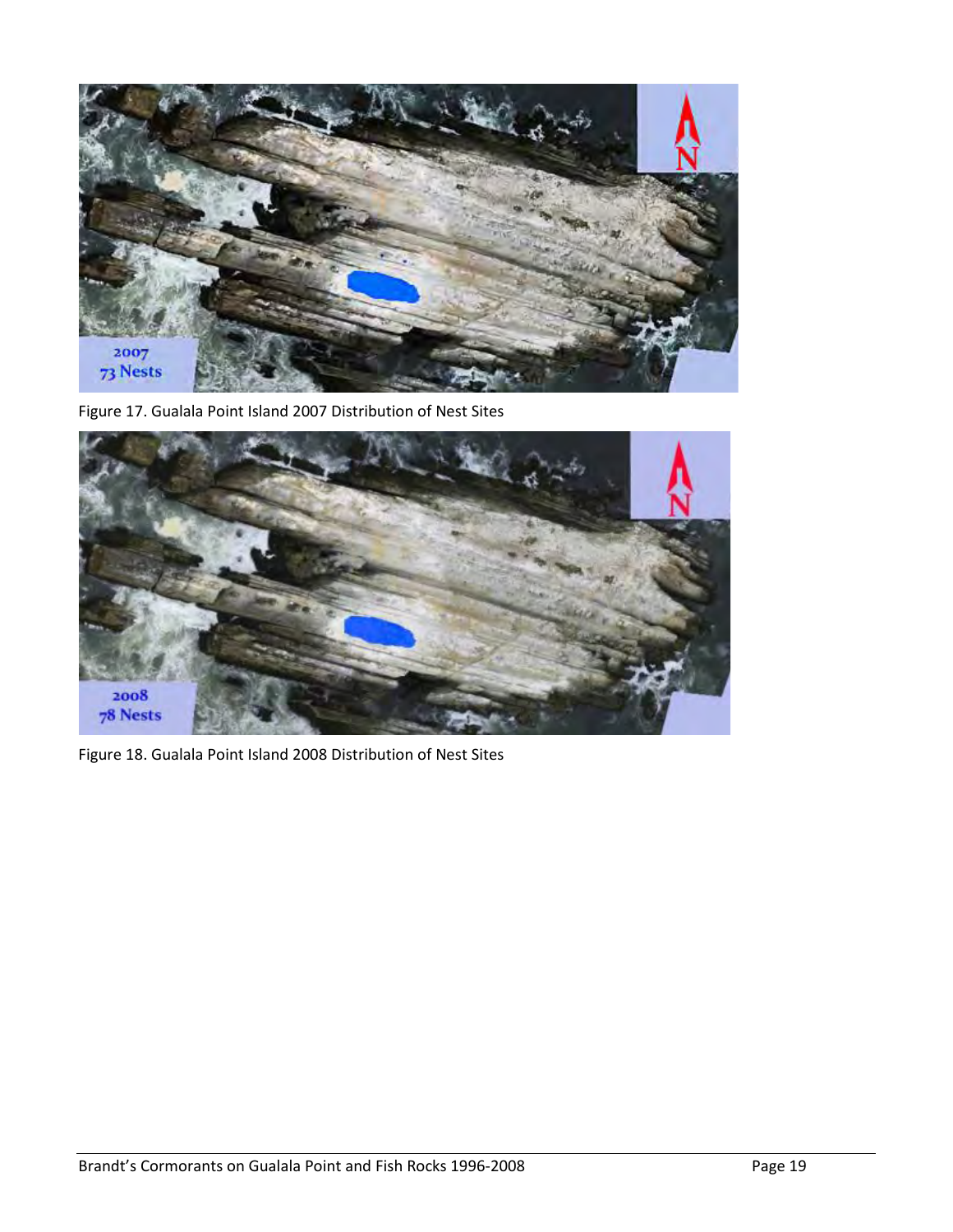#### Distribution of Nest Sites -- Fish Rocks



Figure 19. Fish Rocks 1996 Distribution of Nest Sites Figure 20. Fish Rocks 1997 Distribution of Nest Sites







Figure 21. Fish Rocks 1998 Distribution of Nest Sites Figure 22. Fish Rocks 1999 Distribution of Nest Sites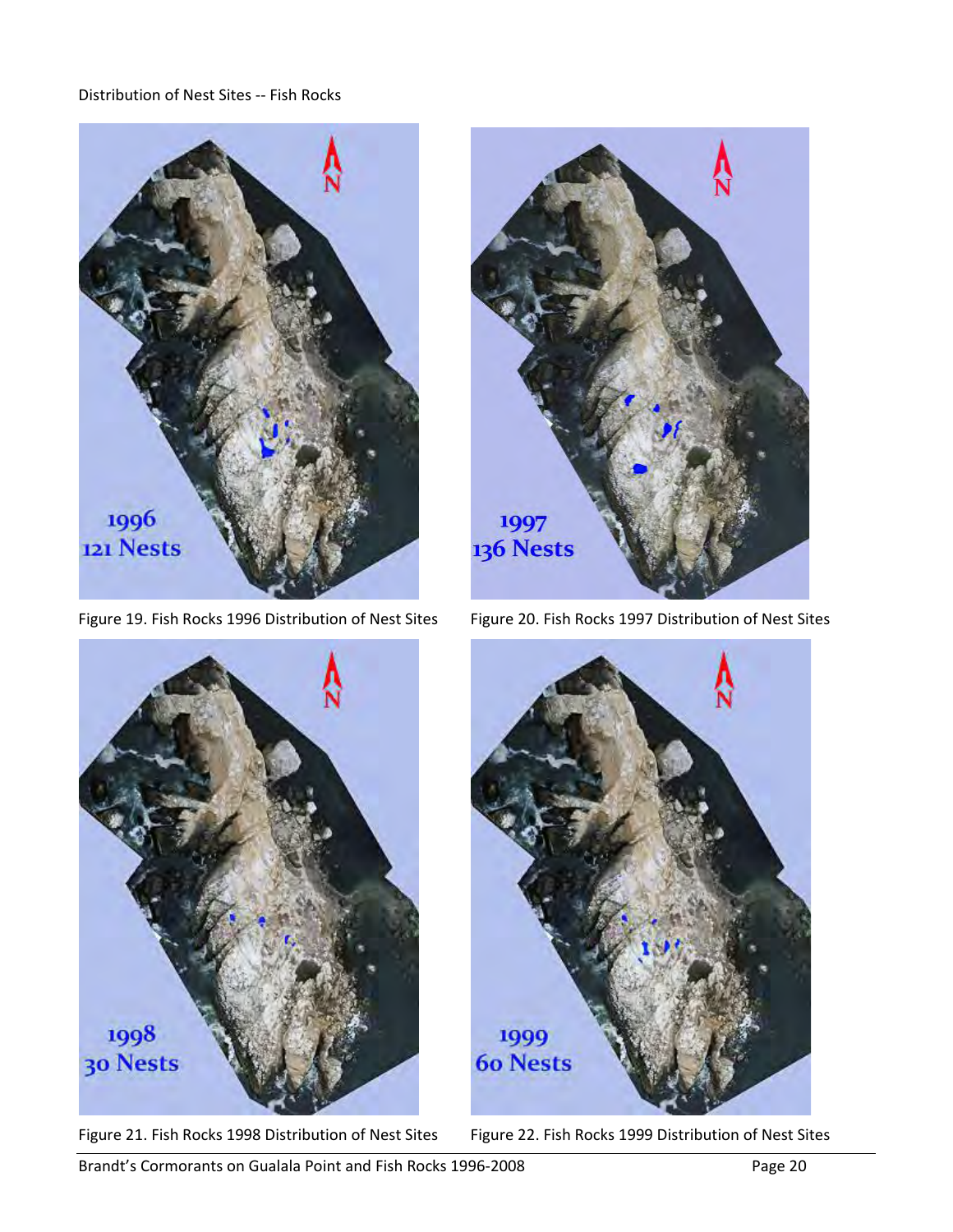

Figure 23. Fish Rocks 2000 Distribution of Nest Sites Figure 24. Fish Rocks 2001 Distribution of Nest Sites





Figure 25. Fish Rocks 2002 Distribution of Nest Sites Figure 26. Fish Rocks 2003 Distribution of Nest Sites

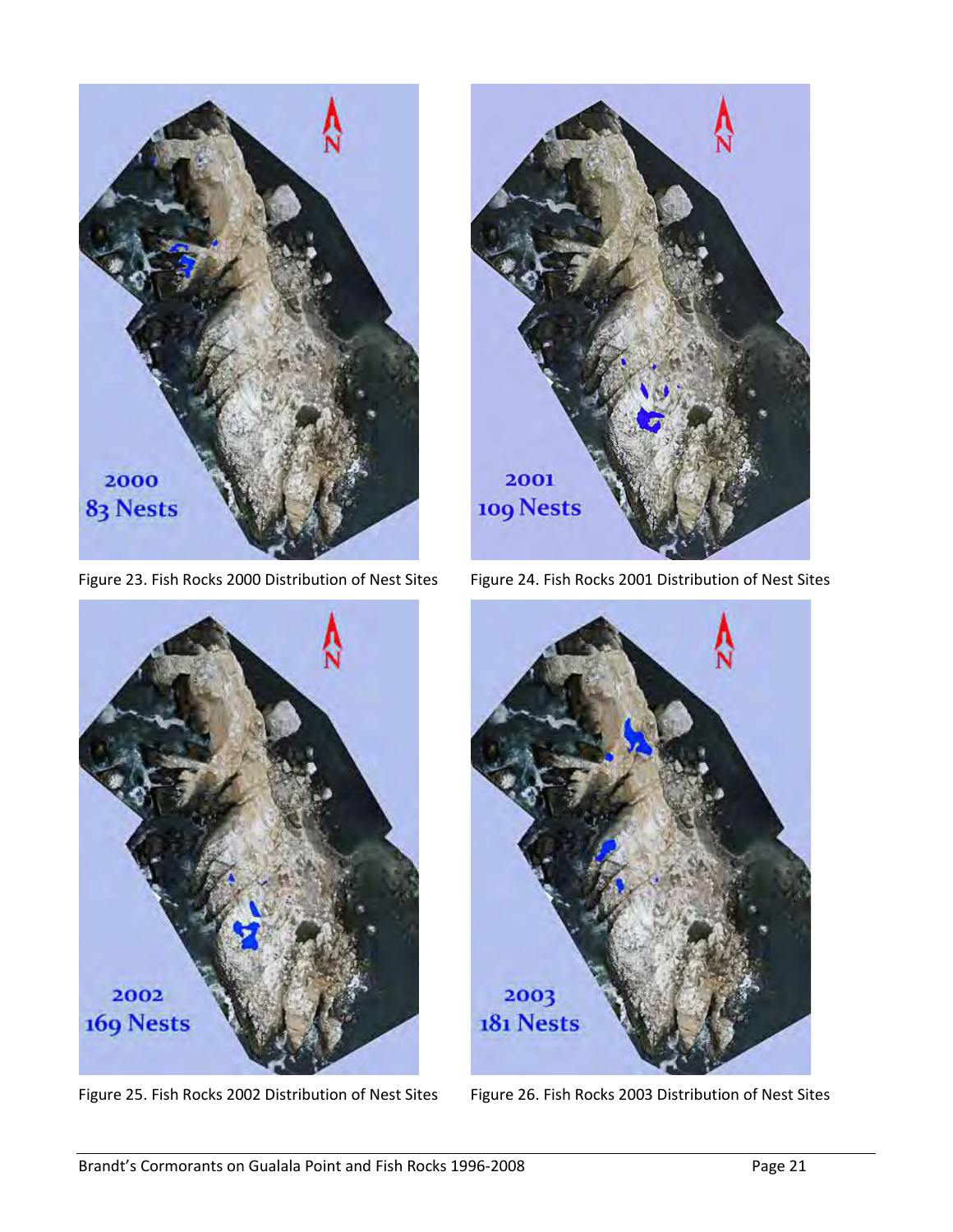

Figure 27. Fish Rocks 2004 Distribution of Nest Sites Figure 28. Fish Rocks 2005 Distribution of Nest Sites





Figure 29. Fish Rocks 2006 Distribution of Nest Sites Figure 30. Fish Rocks 2007 Distribution of Nest Sites

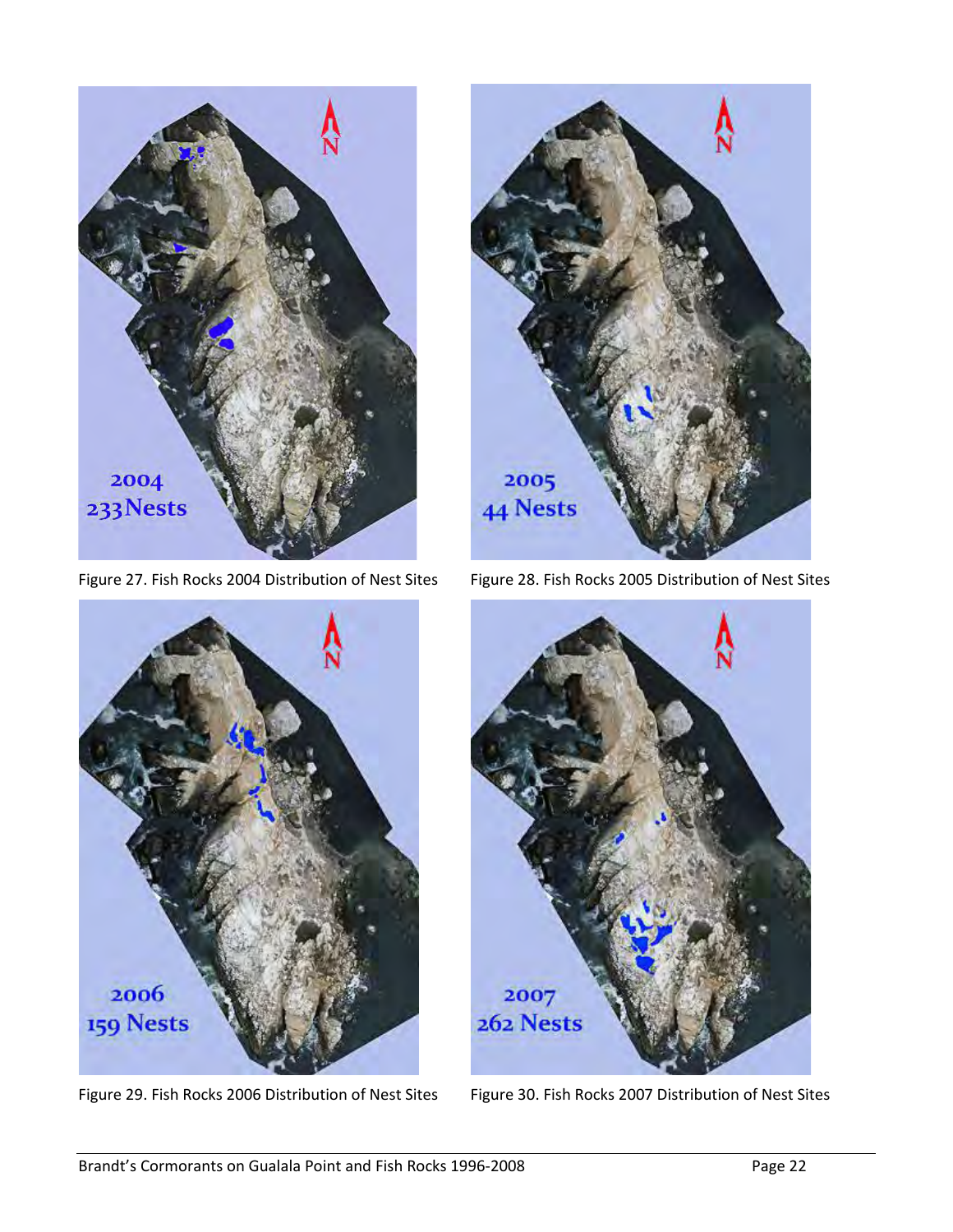

Figure 31. Fish Rocks 2008 Distribution of Nest Sites